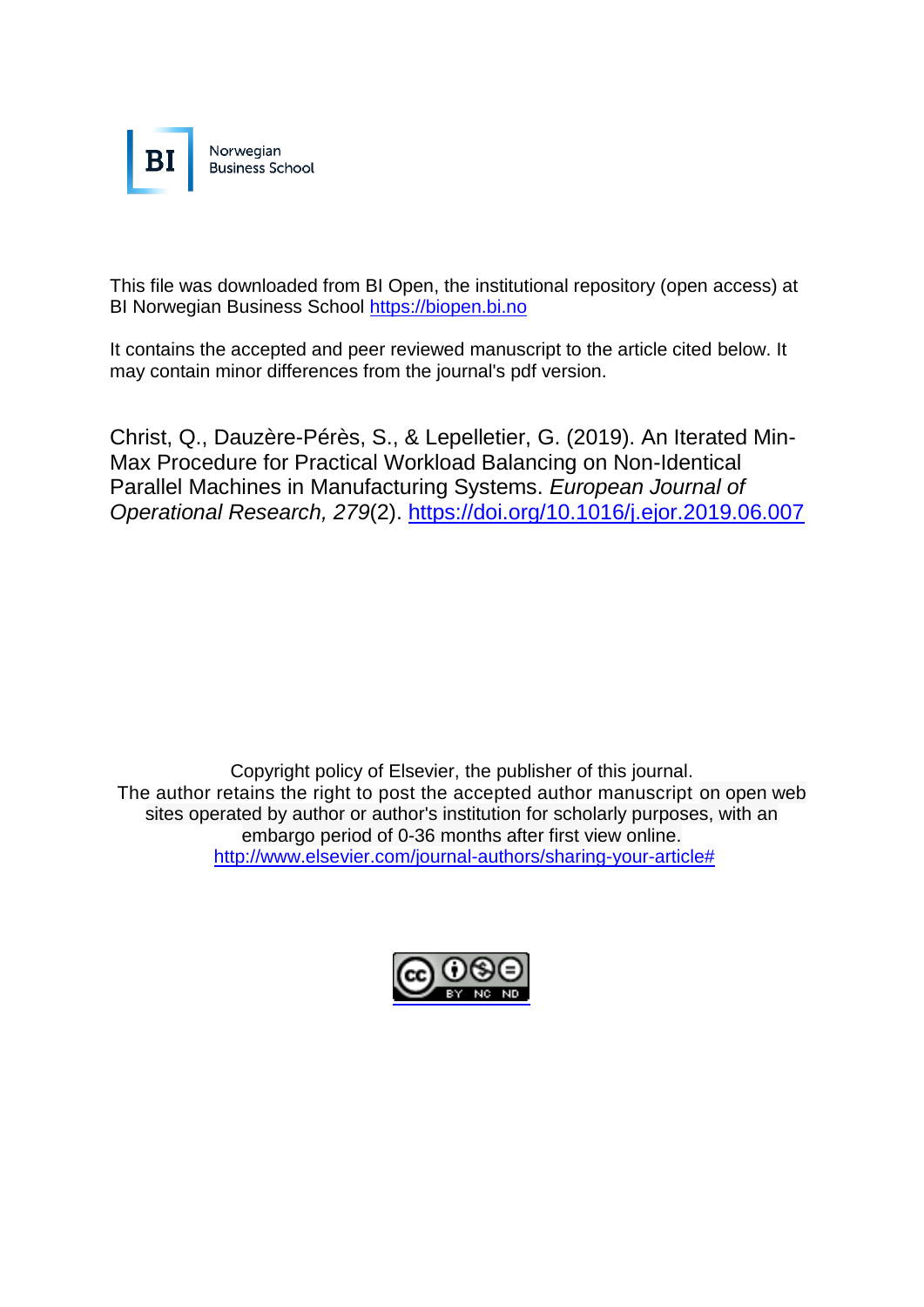# An Iterated Min-Max Procedure for Practical Workload Balancing on Non-Identical Parallel Machines in Manufacturing Systems

Quentin Christ<sup>1,2</sup> Stéphane Dauzère-Pérès<sup>1,3</sup> Guillaume Lepelletier<sup>2</sup>

<sup>1</sup>Mines Saint-Etienne, Univ Clermont Auvergne CNRS, UMR 6158 LIMOS CMP, Department of Manufacturing Sciences and Logistics F-13541 Gardanne, France E-mail: quentin.christ@emse.fr, dauzere-peres@emse.fr

> <sup>2</sup>STMicroelectronics Crolles F-38926 Crolles, France E-mail: Guillaume.Lepelletier@st.com

<sup>3</sup>Department of Accounting, Auditing and Business Analytics BI Norwegian Business School 0484 Oslo, Norway

# Abstract

This paper presents an original approach for a practical workload balancing problem on non-identical parallel machines in manufacturing systems. After showing the limitations of an initial model, in particular to support relevant decisions, the min-max fairness workload balancing problem is motivated and positioned in the literature. The Iterated Min-Max (IMM) procedure is then presented, with its properties, and illustrated. The IMM consists in solving a succession of linear programs using information from dual variables obtained at each iteration. Computational results on industrial instances show the relevance of the approach when compared to the initial model. The current use of the IMM procedure in an industrial tool is discussed.

*Keywords:* Manufacturing, Linear Programming, Duality, Min-Max Fairness, Workload Balancing

# 1. Introduction

An important problem in many systems with multiple resources, such as manufacturing systems that are considered in this paper, is the balancing of the workload, i.e. product quantities to process or tasks to perform, on the various resources. This is in particular critical in capital intensive industries, such as the semiconductor manufacturing industry, where machine usage should be maximized. Moreover, in semiconductor manufacturing systems, machines in the same workshop often have different qualifications (Johnzén et al., 2011; Rowshannahad et al., 2015), i.e. not all products can be processed on all machines or equivalently not all machines are qualified (also called eligible in the literature) to process all products. Moreover, the process time per unit of a given product might differ from one qualified machine to another. In this case, the optimal allocation of product quantities to machines (called workload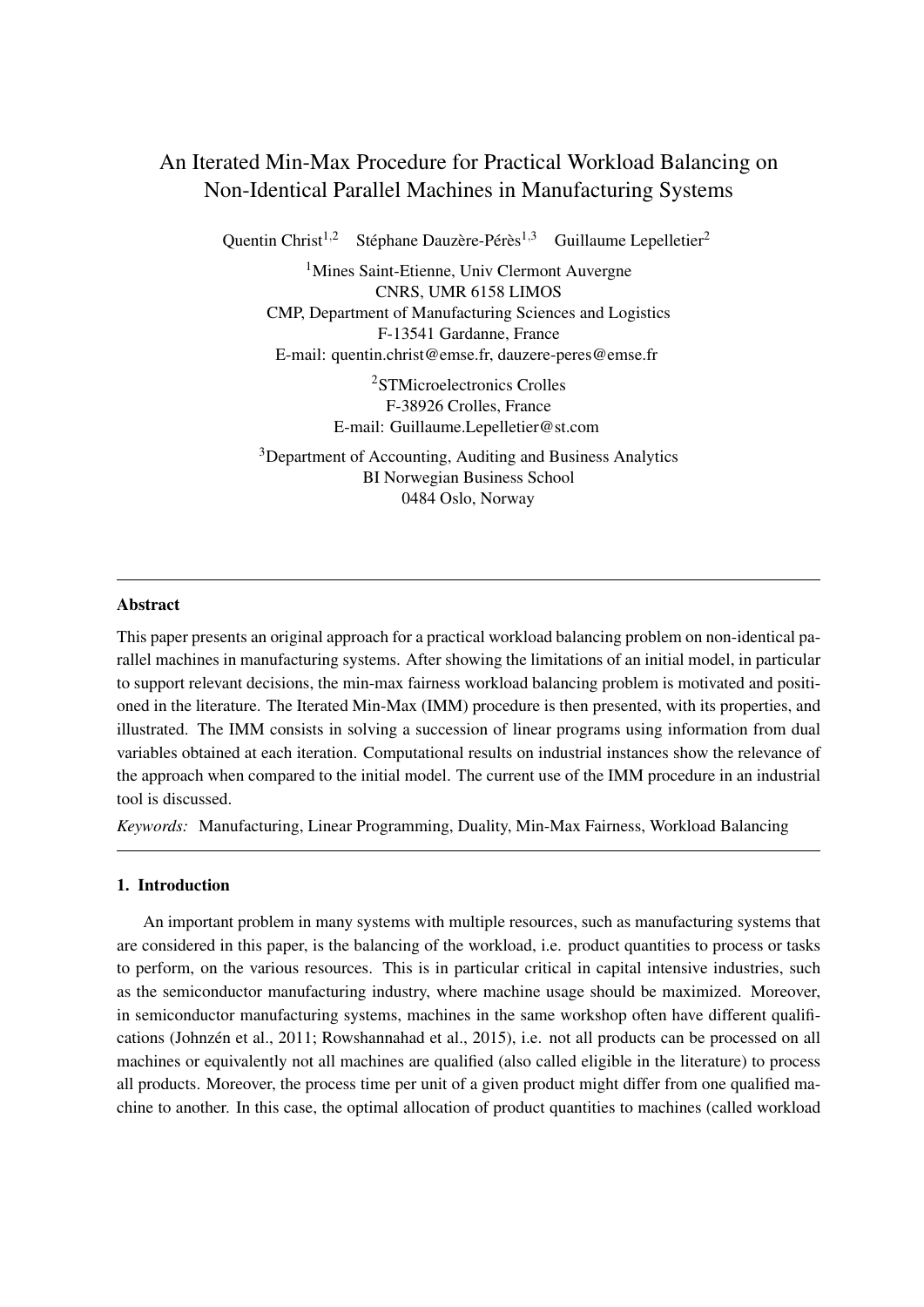balancing in this paper) for a given criterion is usually not a trivial problem.

The resolution of workload balancing problems have multiple purposes in production and capacity planning (see for instance Mönch et al. (2018)). In particular, optimizing the workload balance helps to define bottleneck (often also called critical) machines, that are usually defined as the machines that are the most loaded. Process improvements should then prioritize focusing on these machines. However, it is also important to characterize the machines that are the less loaded, since they should be made eligible for additional products. In the literature, the focus is often only on minimizing the maximum workload on any machine. As shown in an example in Section 3.2, this may lead to wrong decisions by capacity planners. Because this was observed in an industrial planning tool, an alternative approach has been developed and implemented which is described and discussed in this paper. We are considering workload balancing at tactical level, i.e. continuous product quantities can be assigned to non-identical parallel machines. Also, since hundreds of workload balancing problems are solved by the proposed approach in each run of the industrial planning tool, solutions times are of critical importance. Note that the identical machine case is trivial since a perfect workload balancing (i.e. where all machines have the same workload) can always be found.

This paper is structured as follows. The workload balancing problem in manufacturing systems we are considering is defined and motivated in Section 2. Then, the model initially used in the industrial planning tool to solve the problem, as well as its limits, is presented in Section 3. Section 4 recalls the concept of Min-Max Fairness with the associated literature, and presents its application to our workload balancing problem. Section 5 introduces our Iterated Min-Max (IMM) procedure and, based on the work of Nace and Orlin (2007), shows that it determines solutions with the expected properties. Computational results on industrial instances are discussed in Section 6. Conclusions are drawn, with a short discussion on how the the IMM procedure is used in practice, in Section 7. Future research directions are also provided.

### 2. Problem Definition

Let us consider a set of products  $\mathscr{P} = \{1, ..., P\}$ , and a quantity  $q_p \in \mathbb{R}^+$  for each product  $p \in \mathscr{P}$ , to be processed on a set of non-identical parallel machines  $\mathcal{M} = \{1, ..., M\}$ . The quantity of a product can be split on multiple machines. Moreover, the machines on which product *p* is processed have to be selected in a subset of machines  $\mathcal{M}_p \subseteq \mathcal{M}$ , with a strictly positive process time  $a_{p,m}$  (defined in time units per unit of product) on machine  $m \in \mathcal{M}_p$ . Each machine *m* has a capacity  $c_m$  (in time units) also strictly positive. Let  $X_{p,m}$  be the quantity of product p that is allocated to machine  $m \in \mathcal{M}_p$ . The workload of machine *m* is defined as:

$$
W_m = \frac{\sum_{p \in \mathcal{P}; \, m \in \mathcal{M}_p} a_{p,m} X_{p,m}}{c_m} \tag{1}
$$

Note that the workload  $W_m$  takes the capacity of machine *m* into account. Let us define  $X =$  ${X_{p,m}}$ ;  $\forall (p,m) \in \mathscr{P} \times \mathscr{M}_p$  as a workload balancing solution. The goal is therefore to determine the quantity of each product to process on each machine, in order to optimize a certain objective. The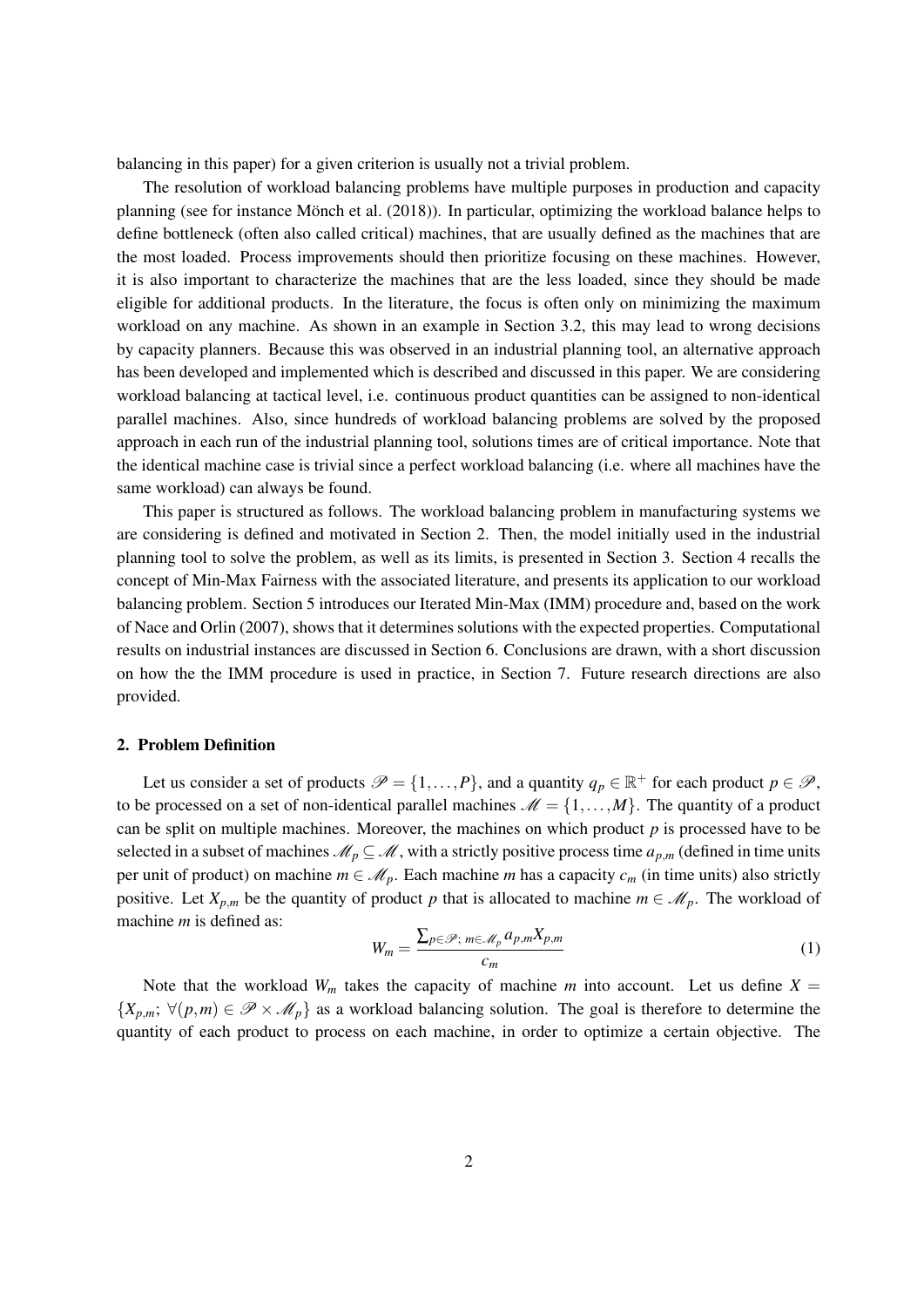problem (P) can be modeled as follows:

$$
\min f(X) \tag{2}
$$

$$
\sum_{m \in \mathcal{M}_p} X_{p,m} = q_p \quad p = 1, \dots, \mathcal{P}
$$
\n(3)

$$
X_{p,m} \in \mathbb{R}^+ \qquad p = 1, \dots, \mathscr{P}, m = 1, \dots, \mathscr{M}_p \tag{4}
$$

The objective function  $f(.)$  takes a balancing solution as input. Constraints (3) ensure that, for each product *p*, the whole quantity  $q_p$  is allocated to the machines in  $\mathcal{M}_p$ . Preemption is allowed since variables  $X_{p,m}$  are continuous. Note that  $f(.)$  depends on the production criteria that are optimized. Also, machine capacities are considered in the workload definition but not as constraints. Hence, the balancing solution may induce a workload for a machine that is larger than its capacity. In this case, the workload is larger than 1 and the machine is considered as overloaded.

Note that it is important for us that the time to solve (P) is very small, since hundreds of problems (see experiments with industrial data in Section 6) are solved for each run of our industrial production planning tool that is used daily in a semiconductor manufacturing facility (with hundreds of products to be processed on hundreds of machines). This is why the function  $f(.)$  is usually linear and decision variables  $X_{p,m}$  are in  $\mathbb{R}^+$ .

### 3. Initial Model and its Limitations

### *3.1. Initial Model*

In the model initially implemented in our planning tool, three positive weights  $(\alpha, \beta, \gamma)$  are used to balance between three criteria in the following objective function  $f_c(.)$  which is used in (P):

$$
f_c(X) = \alpha \max_{m \in \mathcal{M}} W_m - \beta \min_{m \in \mathcal{M}} W_m + \gamma \sum_{m \in \mathcal{M}_p} c_m W_m
$$

$$
= \alpha \max_{m \in \mathcal{M}} \frac{\sum_{p \in \mathcal{P}} a_{p,m} X_{p,m}}{c_m} - \beta \min_{m \in \mathcal{M}} \frac{\sum_{p \in \mathcal{P}} a_{p,m} X_{p,m}}{c_m} + \gamma \sum_{p \in \mathcal{P}} \sum_{m \in \mathcal{M}_p} a_{p,m} X_{p,m} \tag{5}
$$

This objective function is rather natural in manufacturing systems. The first and primary criterion aims at minimizing the workload of the most loaded machines, i.e. of the bottleneck machines. The second criterion aims at maximizing the workload of the less loaded machines. Combining these two criteria helps to reduce the workload variation between machines, and thus indirectly to better balance the workload among all machines. Finally, the third criterion tries to reduce the total process time among all machines, in order to avoid selecting solutions that increase the process times on machines by selecting slower machines for products. This is particular true in semiconductor manufacturing where, in some workshops, a machine can be faster to process one unit of product 1 than one unit of product 2, while the opposite is true for another machine.

In our industrial case, weights are chosen so that a lexicographical order is satisfied from the first criterion to the third criterion, i.e.  $\alpha \gg \beta \gg \gamma$ . Minimizing the workload of bottleneck machines is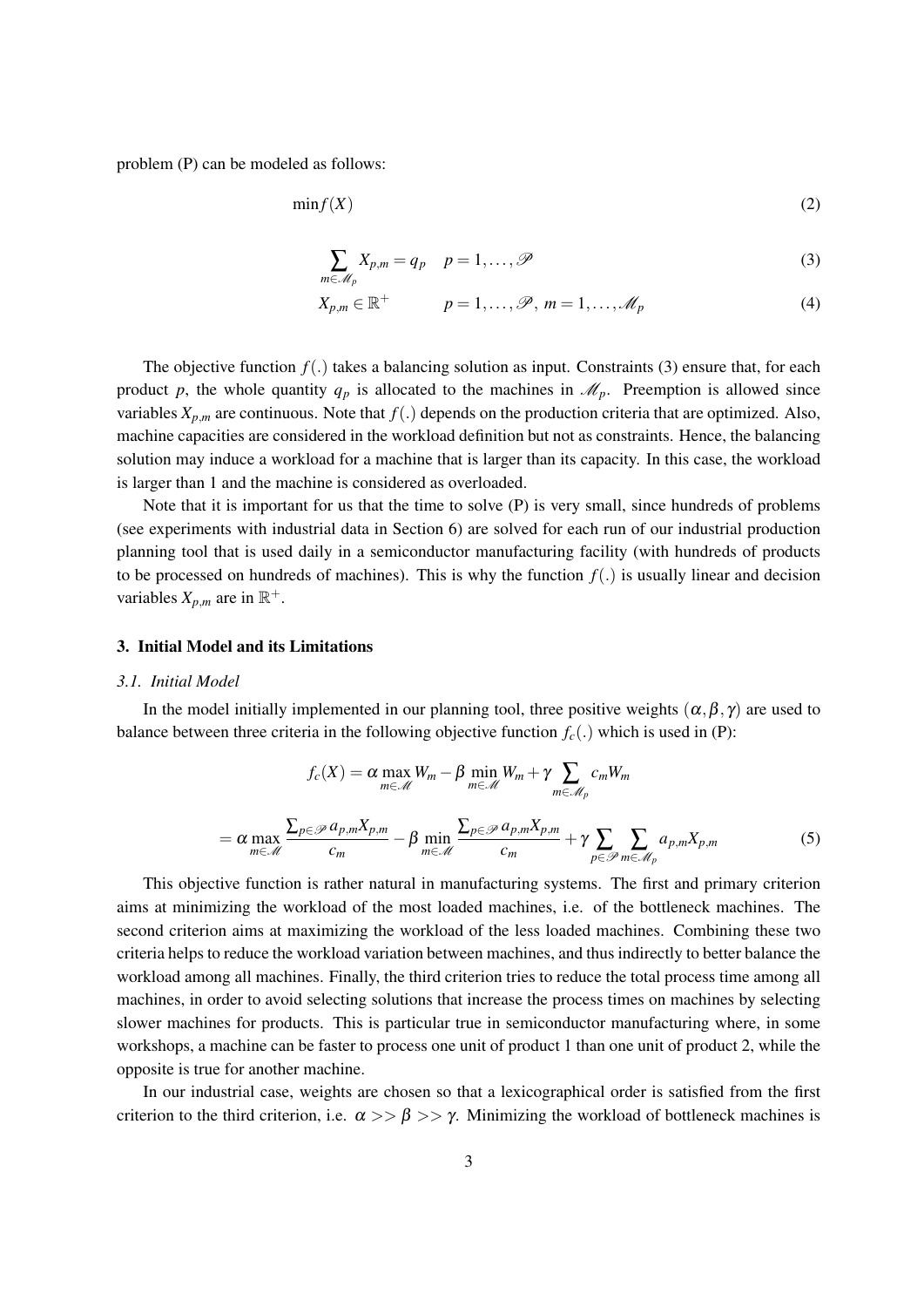

Figure 1: Two "equivalent" workload balancing solutions

considered to have the highest priority, followed by maximizing the minimum workload on machines, and finally minimizing the total process time. Another realistic lexicographical order would be to prioritize the total process time over the minimum workload on machines, i.e.  $\alpha >> \gamma >> \beta$ . This case is also analyzed in the numerical experiments of Section 6.

# *3.2. Limitations on an illustrative example*

Let us illustrate on an example the type of questions we would like to answer, and the limitations of the initial model. It will also be used later to explain the mechanism of our new approach. This instance is composed of 5 machines and 4 products A, B, C and D. To simplify the problem, let us consider identical process times  $(a_{p,m} = 1 \forall (p,m) \in \mathcal{P} \times \mathcal{M}_p)$  and capacities  $(c_m = 8 \forall m \in \mathcal{M}_p)$ . Besides, let us set weights  $(\alpha, \beta, \gamma) = (1, 1, 0.01)$  to normalize the problem. Quantities for each product are  $\{q_A, q_B, q_C, q_D\}$ {10,12,4,4}. All machines cannot process all products. Machines 4 and 5 can only process product D, machines 2 and 3 can process products B, C and D, while any product can be processed by machine 1.

Figure 1 presents two possible workload balancing solutions. The two solutions only differ in the allocation of product B on machines 2 and 3. In solution (a), machine 2 takes 10 units of product B for a total process time of 10 hours, and therefore is balanced with machine 1. In contrast, in solution (b), 2 units of product B are moved from machine 2 to machine 3 to balance the workload between machines 2 and 3. The two solutions lead to the same value for the objective function. Indeed, in both cases, the maximum workload is set by machine 1 which, as it is the only one that can process product A, has a workload which is equal to  $(a_{A1}X_{A1})/c_1 = (1 \times 10)/8 = 1.25$ . On the opposite, machines 4 and 5 are only qualified to process product D. Each machine takes 2 units of product D, which leads to the minimal workload, which is equal to  $(1 \times 2)/8 = 0.25$ . Finally, as process times are identical for all machines, the second term does not depend on the allocated quantities and is equal to  $(q_A + q_B + q_B)$  $q_C + q_D$  = (10 + 12 + 4 + 4) = 30. Therefore, the objective function of both solutions (a) and (b) is equal to  $f_c = \alpha \times 1.25 + \beta \times 0.25 + \gamma \times 30 = 1.80$ . However, the two solutions do not provide the same information for the user and solution (b) provides more relevant information than solution (a).

Indeed, based on the allocation of solution (a), machines 1 and 2 appear to have a workload of 1.25, meaning that these machines are critical and should be analyzed. Based on this information, capacity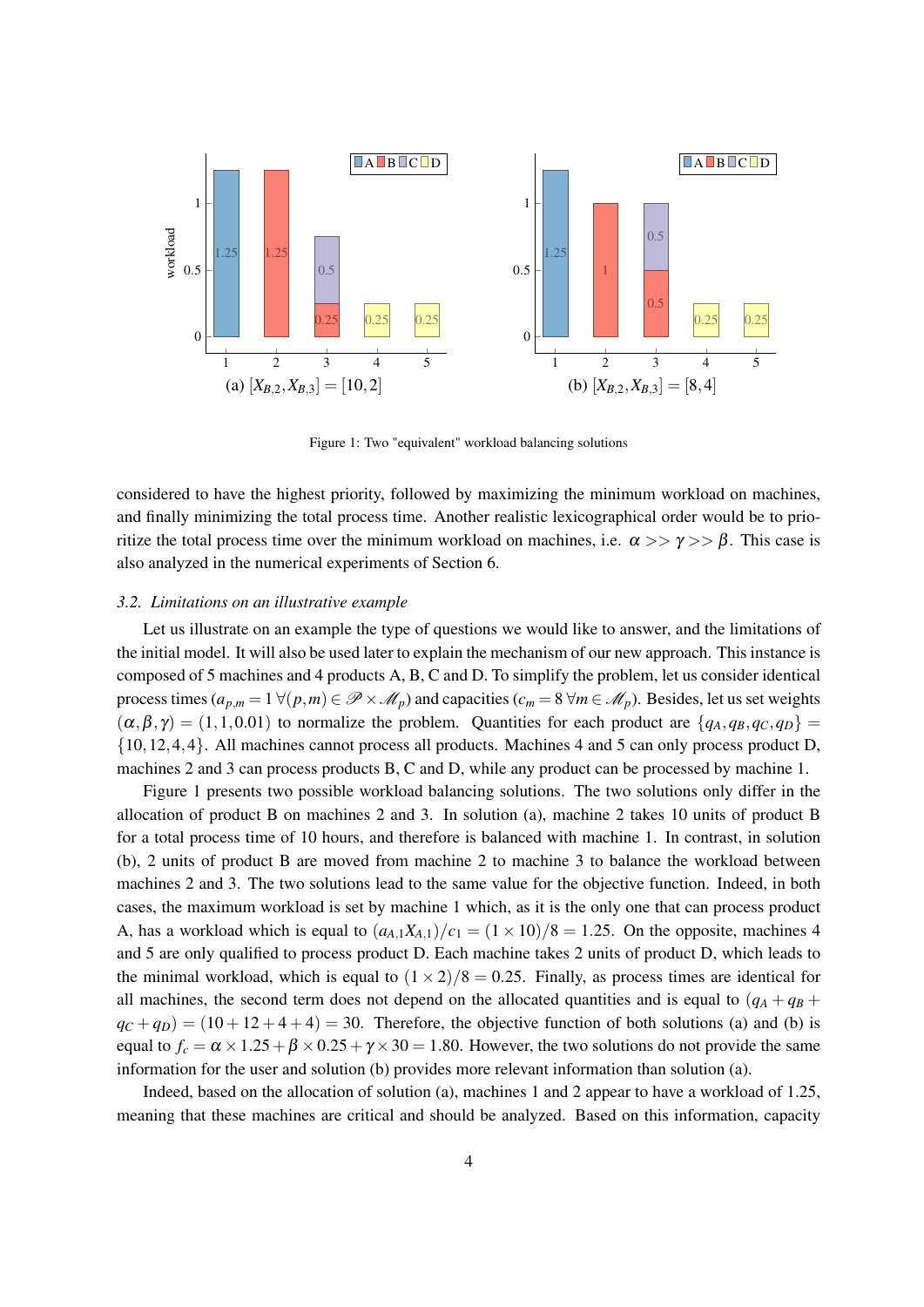planners would be tempted to take measures such as, for instance, delaying preventive maintenance operations to provide additional capacity to the temporarily overloaded resource. However, solution (b) shows that only machine 1 is really critical as machine 2 can be balanced with machine 3. Therefore, providing additional capacity to machine 2 would be an unnecessary and costly measure. On the opposite, because the workload of machine 3 in solution (a) is equal to 0.75, capacity planners would conclude that machine 3 does not require any specific focus, and even that a productivity loss (i.e a decrease of the capacity parameter  $c_m$ ) for machine 3 would not be critical. However, solution (b) underlines the fact that machine 3 is actually important because it can be balanced with machine 2 since both machines are qualified to process product B. Hence, a productivity loss on machine 3 would lead to a workload larger than 1 for both machines 2 and 3, meaning that they would be overloaded and thus not be able to handle the production plan.

This example illustrates the multiple risks of inaccurate forecasting of critical or under-loaded machines. Unnecessary decisions might be taken and the importance of some machines might be underestimated. Furthermore, some workload balancing solutions might not point out the relevant interactions between machines such as solution (a) for machines 2 and 3. These problems were observed in the solutions provided by our industrial production planning tool when the initial objective function (5) was used. When analyzing in detail the results, planners were sometimes complaining that they did not understand the proposed workload on some machines.

To differentiate solutions, adding new terms in the objective function is not necessarily a good alternative, in particular because the use of a linear objective function combining different criteria leads to difficulties in the tuning of weights and loss of clarity. This is why we decided to develop a new and more relevant approach.

### 4. The Min-Max Fairness Workload Balancing (MMFWB) Problem

In this section, let us introduce the Min-Max Fairness (MMF) problem, well studied, in particular in various areas of networking, and then explain the interest to extend this problem to our workload balancing problem for manufacturing systems by giving several properties on the provided solution.

### *4.1. The Min-Max Fairness Problem*

Generally speaking, min-max fairness is applicable in situations where it is desirable to achieve an equitable distribution of some resources, shared by competing demands (Nace and Pióro, 2008). Intuitively, a min-max fair (respectively max-min fair) solution is a solution where decreasing (respectively increasing) the resources allocated to a demand necessarily leads to an increase (respectively decrease) of the resources allocated to already larger (respectively lower) or equally allocated demands. Note that the min-max (respectively max-min) fairness problem was originally defined as the lexicographic minimax (respectively maximin) problem and some papers use this formulation. Although these terms are only equivalent in case of convex attainable sets (Radunovic and Le Boudec, 2007), as it is the case for our problem, we refer in the remainder of this section both to research on min-max fairness and lexicographic minimax problems. Besides, in the remainder of this paper, we use the acronym MMF to mention both Min-Max and Max-Min Fair problems.

The concept of MMF has been largely studied in a variety of settings, notably for network and communication problems (Bertsekas et al., 1987; Radunovic and Le Boudec, 2007; Nace and Pióro, 2008;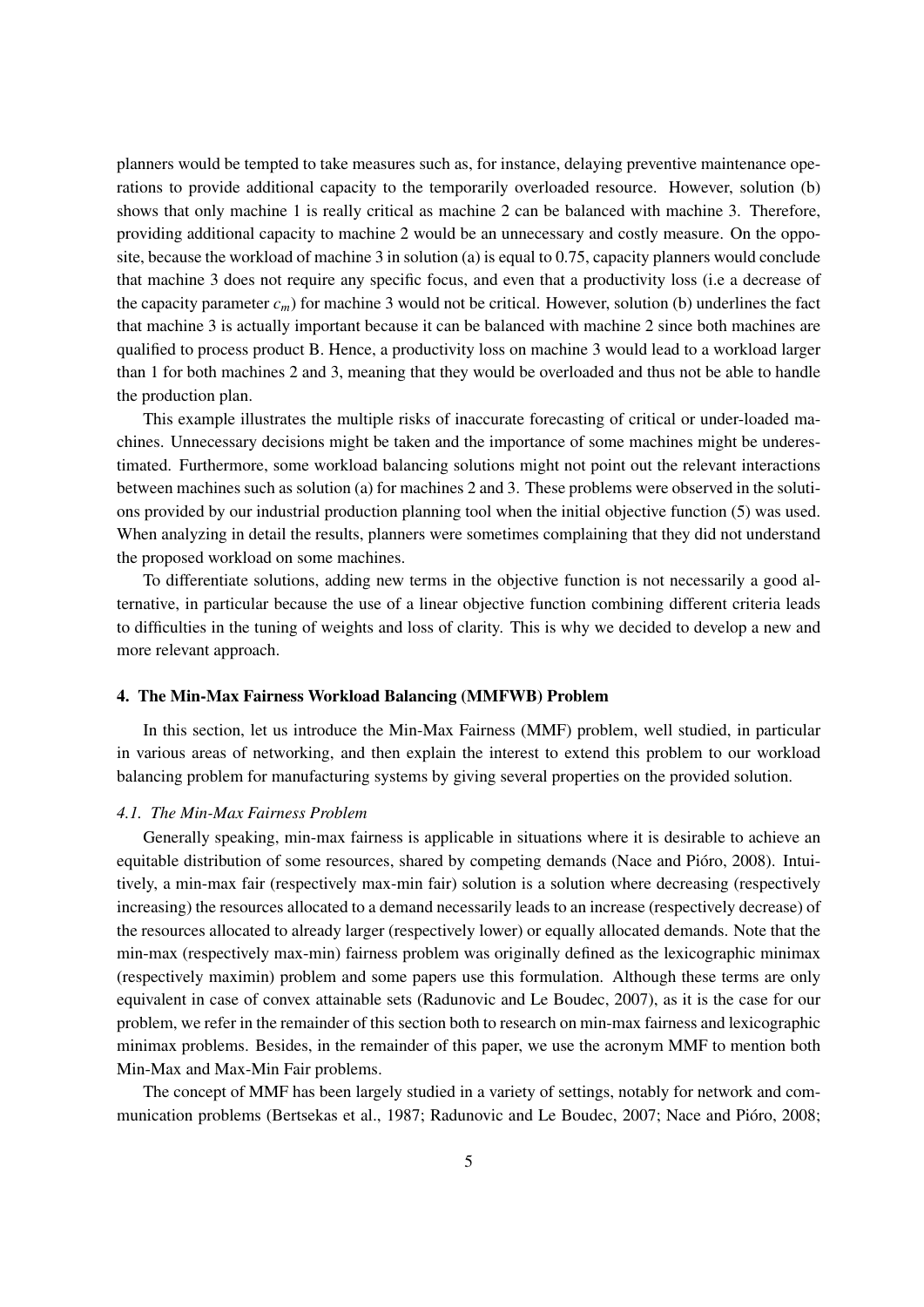Yaakob and Khalil, 2016; Sadeghi et al., 2018; Zhu et al., 2018). For more information on applications of MMF in network problems, readers are referred to Ogryczak et al. (2014). The concept of MMF has also been applied in other domains such as public services with fair water resource allocation (Wang et al., 2008) or in air transport problems as in Murça (2018) for fair air traffic flow management. More recently, Qi (2016) developed a new performance measure for assignment design problems in the context of outpatient clinics to describe dissatisfaction of both doctors and patients. She then uses a lexicographical minimax approach to improve the design of appointment systems. In a discrete optimization setting, workload balancing has also been considered in the health care literature, see for instance Bredström and Rönnqvist (2008), Lanzarone and Matta (2014) and Yalcındağ et al. (2016). Two recent literature reviews on patient assignment problems in home health care are proposed in Cissé et al. (2017) and Fikar and Hirsch (2017).

Considering applications to manufacturing problems, Luss and Smith (1986) develop a polynomial time algorithm which can be used in production planning to balance the weighted deviation from given product demands. Tang (1988) studies the application of the min-max fair approach to solve Material Requirement Planning (MRP) problems to minimize the penalty cost when demands are not satisfied. He also presents an application of max-min fairness to decide when to produce to maximize the time between two production triggers. King (1989) presents an industrial application of the algorithm of Luss and Smith (1986). He uses the lexicographic minimization procedure to develop a decision support tool to help planners to choose alternative production plans when the initial production plan becomes unfeasible due to variability in the manufacturing facility such as machine breakdowns or changes in customer orders. The original algorithm is extended to a multi-period production problem, and a heuristic is used to determine integer production values. Luss (1999) reviews a variety of resource allocation problems using the lexicographic minimax approach. He notably underlines the interest to use this method in production planning to fairly allocate component to products in high-tech product manufacturing. More recently and at a higher scale, Liu and Papageorgiou (2013) exploit the lexicographic minimax method to solve a multi-objective supply chain optimization problem. Then, Liu and Papageorgiou (2018) also use a MMF approach to fairly balance the profit among actors of a three-echelon supply chain using transfer prices. To the best of our knowledge, there is no reference to applications of min-max fairness that deal with operational capacity planning and workload balancing on machines in manufacturing systems.

Several definitions have been proposed to characterize a min-max fair solution (Nace and Pióro, 2008; Radunovic and Le Boudec, 2007). The latter is used for the definition of a min-max fair solution below. Let us consider a set  $\chi \subset \mathbb{R}^N$   $(N \in \mathbb{N})$  and a vector  $x \in \chi$ . The vector x is said to be *min-max fair* if and only if:

$$
\forall y \in \chi \quad \exists s \in (1, \dots, N) \quad y_s < x_s \implies \exists t \in (1, \dots, N) \quad s.t. \quad y_t > x_t \ge x_s \tag{6}
$$

This means that decreasing  $x_s$  necessarily leads to the increase of another element  $x_t$  that is equal or larger.

To connect this definition with our workload balancing problem, let us consider  $x \in \mathbb{R}^M$  as a workload balancing solution where each component  $x_m$  is the workload on machine *m* and  $\chi \subset \mathbb{R}^M$  is the set of all feasible allocations. Then, *x* is a min-max fair solution if it is not possible to reduce the workload on a machine without increasing the workload of another machine already more or equally loaded.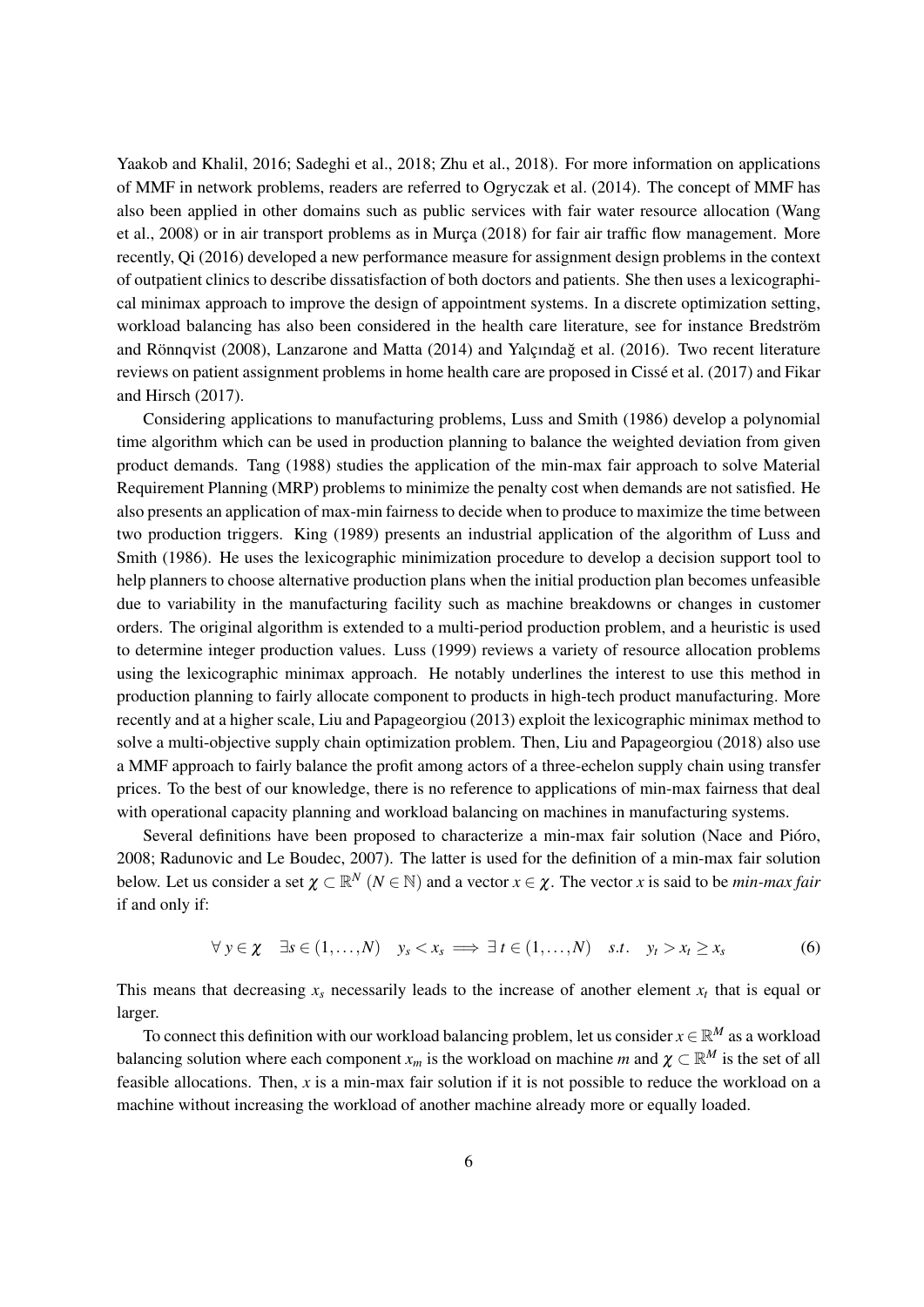Let us define the search of the min-max fair solution for our workload balancing problem as the Min-Max Fair Workload Balancing (MMFWB) problem and define an optimal solution of this problem as a min-max fair workload balancing solution.

Considering again the example in Figure 1, the workload balancing proposed in solution (a) is not a MMFWB solution. Indeed, it is possible to decrease the workload of machine 2 without increasing the workload of machine 1. This re-allocation only increases the workload of machine 3 which is initially less loaded. In contrast, it is not possible to perform such a workload reduction in solution (b). In fact, this solution is min-max fair, which is proved in section 5.

### *4.2. Properties of MMFWB Solutions*

Some properties of MMFWB solutions are presented that can be derived from the structure of minmax fair solutions.

#### *4.2.1. Detection of critical machines*

Let us recall the definition used to characterize critical machines.

Definition 4.1. A machine is critical if it is impossible to reduce its workload without increasing the workload of another machine with a larger than or equal workload.

Thus, let us state the following proposition.

# Proposition 1. *Any machine in a MMFWB solution is critical.*

This property is directly derived from the definition of a min-max fair solution, as it is impossible to reduce one component without increasing another component that is already larger or equal. Thus, in a MMFWB solution, for any machine, it is not possible to reduce its workload without increasing the workload of another machine with an equivalent or larger workload. Because of this property, capacity planners can determine critical machines (and specifically those with the largest workload) more accurately, and thus better plan preventive actions.

# *4.2.2. Grouping of balanced machines*

Let us present a property of machines with equal workload in a MMFWB solution.

Proposition 2. *In a MMFWB solution, if two machines m*1 *and m*2 *are processing at least one common product, i.e.*  $\exists p$  such that  $X_{p,m1} > 0$  and  $X_{p,m2} > 0$ , then they have the same workload, i.e.  $W_{m1} =$  $\sum_{p \in \mathscr{P}}$ ; *m*1∈*M*<sub>p</sub>  $a_{p,m1}X_{p,m1}$  $\frac{M_p a_{p,m1} X_{p,m1}}{c_{m1}} = W_{m2} = \frac{\sum_{p \in \mathscr{P}; \ m2 \in \mathscr{M}_p} a_{p,m2} X_{p,m2}}{c_{m2}}$  $\frac{m_p u_{p,m2} p_{m2}}{c_{m2}}$ .

The proof can be conducted by contradiction. Consider a MMFWB solution with two machines *m*1 and *m*2 with different workloads, that are processing at least one common product *p*. Let us assume that machine *m*1 is more loaded than machine *m*2. It is always possible to transfer the workload of *m*1 to the workload of  $m2$  by reducing  $X_{p,m1}$  and increasing  $X_{p,m2}$ . Thus, it is possible to reduce the workload of a machine without increasing the workload of a machine with a workload which is larger or equal, which contradicts the basic property of MMFWB solutions.

Because of Proposition 2, in a MMFWB solution, there is no unbalance between machines where a workload can be transferred from one machine to another machine with a smaller workload. In the illustrative example of Section 3.2, solution (a) in Figure 1 is not a MMFWB solution whereas solution (b) is a MMFWB solution. Providing MMFWB solutions gives more confidence to capacity planners.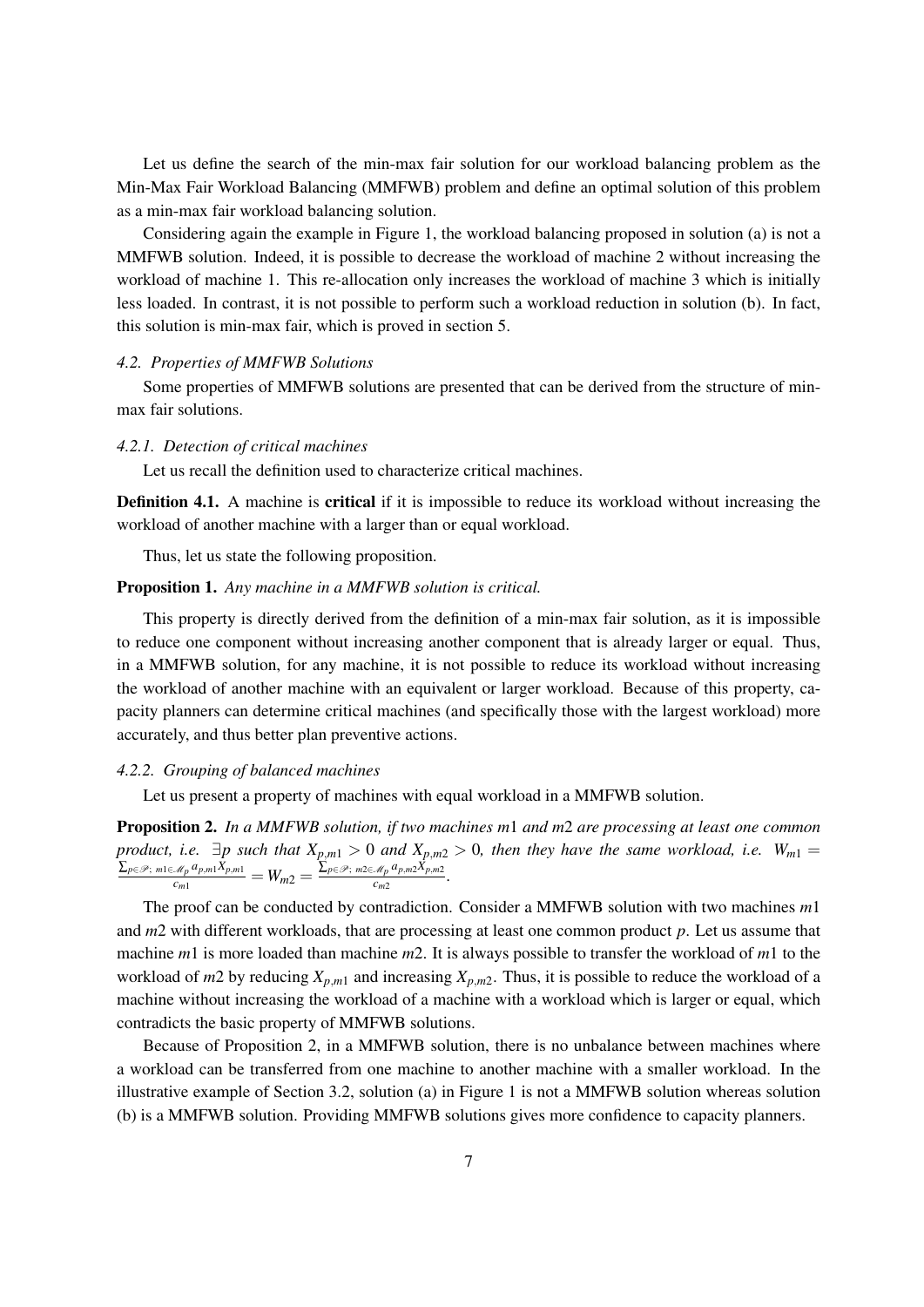### *4.2.3. Existence and Uniqueness*

In their book, Bertsekas et al. (1987) propose an important property for the min-max fair vector.

### Lemma 1. *If a min-max fair vector exists on a given set, then it is unique.*

Then, in addition to provide a general framework to define Max-Min Fair problems, Radunovic and Le Boudec (2007) also underline a sufficient condition for the existence a min-max fair vector. A simplified version is given below.

# **Lemma 2.** If the set  $\chi \subset \mathbb{R}^N$  is convex and compact, then a min-max fair vector exists on  $\chi$ .

Using these two properties, it is possible to write the following proposition.

# Proposition 3. *For a given instance of the MMFWB problem, there exists a MMFWB solution and it is unique.*

Let us sketch the proof which is available in the appendix. The key is to prove that, for any instance of the problem, the set of possible allocations  $\chi$  is always compact and convex. This is based on the fact that the set of feasible solutions  $\psi$  of the problem  $(P)$  is compact and convex, and by using a linear application  $\phi$  as  $\chi = \phi(\psi)$ . Because of the linearity properties of  $\phi$ , it is possible to conclude that the set of possible allocations  $\chi$  is compact and convex, and thus that there always exists a unique optimal solution for the MMFWB problem.

The important result in Proposition 3 guarantees that, for any MMFWB problem, it is possible to find a min-max fair solution that satisfies the properties presented in this section. It also guarantees that the MMFWB solution is unique, in contrast to the initial model in Section 3 for which multiple solutions are optimal.

### 5. The Iterated Min-Max (IMM) procedure

After motivating the relevance of min-max fair solutions and showing their properties for the workload balancing problem, let us now introduce our method to determine MMFWB solutions. The Iterated Min-Max (IMM) procedure is based on the iterative resolution of a constrained version of the MMFWB problem as a linear program and on the use of the complementary slackness theorem, which is an important property of the Linear Programming theory. Based on Nace and Orlin (2007), we prove that the IMM procedure determines the optimal solution of the MMFWB problem. Then, our illustrative example is used again.

### *5.1. Description*

To introduce the IMM procedure, let us rewrite the MMFWB problem. Let  $\mathcal{B} \subseteq \mathcal{M}$  be a subset of machines, and let  $\gamma = \{\gamma_1, \gamma_2, \ldots, \gamma_m\} \in \mathbb{R}^M$  be a given workload vector where  $\gamma_m$  is the workload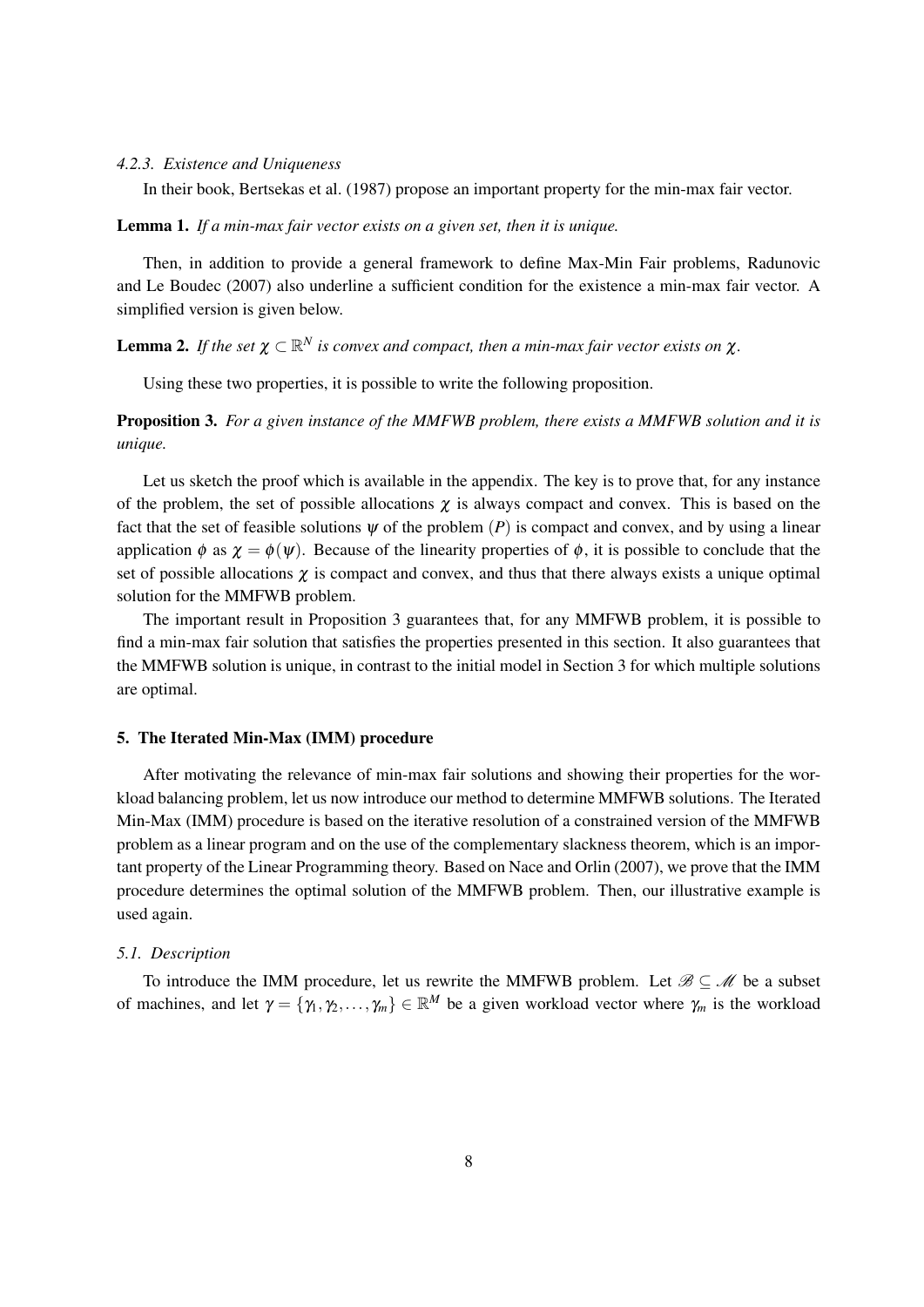assigned to machine *m*. Then, the linear program  $P(M, B, \gamma)$  is written:

$$
min \quad S \tag{7}
$$

$$
S.C. \quad W_m \leq S \qquad \qquad \forall m \in \mathcal{M} \setminus \mathcal{B} \qquad (8)
$$

$$
W_m = \gamma_m \qquad \qquad \forall m \in \mathcal{B} \tag{9}
$$

$$
W_m = \sum_{p \in \mathcal{P}; \ m \in \mathcal{M}_p} \frac{\Delta p, m}{c_m} X_{p,m} \qquad \forall m \in \mathcal{M} \tag{10}
$$

$$
\sum_{m \in \mathcal{M}_p} X_{p,m} = q_p \qquad \qquad \forall p \in \mathcal{P} \tag{11}
$$

$$
X_{p,m} \ge 0 \qquad \forall p \in \mathscr{P}, \ \forall m \in \mathscr{M}_p \tag{12}
$$

Constraints (11) and (12) are respectively the quantity and the non-negativity constraints. The goal is to minimize the workload of a subset of machines, while the workloads of the other machines are fixed. Variable *S* is the workload of the most loaded machines in  $\mathcal{M} \setminus \mathcal{B}$  and is determined through Constraints (8). Note that *S* is positive since variables *W<sup>m</sup>* are positive. Constraints (9) impose the workload for machines in  $\mathcal{B}$ . Constraints (10) define how the workload is allocated to the machines.

At the beginning of the IMM procedure,  $\mathscr{B} = \emptyset$  and the maximum workload of all machines is minimized. Then the workload vector  $\gamma$  is iteratively constructed so that, at the end of the procedure, the workload assigned to each machine in γ is the workload in the MMFWB solution. Let us define λ*<sup>m</sup>* as the dual variable associated to Constraint (8) for machine *m*. Algorithm 1 summarizes the IMM procedure.

# Algorithm 1: The IMM Procedure

```
Data: An instance with M machines and P products
Result: The MMFWB solution γ
\mathscr{B} := \emptyset, \gamma_m = 0 \ \forall m \in \mathscr{M}, S^* = 0;
while \mathscr{B} \neq \mathscr{M} do
      Solve P(\mathcal{M}, \mathcal{B}, \gamma) and determine S^* for m \in \mathcal{M} \setminus \mathcal{B} do
            if \lambda_m < 0 then
                   \gamma_m := S^*;
            end
      end
      Set \mathcal{B} := \mathcal{B} \cup \{m \in \mathcal{M} \setminus \mathcal{B}; \lambda_m > 0\};end
```
The algorithm takes as input an instance of the workload balancing problem with a set of *M* machines and *P* products. Then, the linear program  $P(\mathcal{M}, \mathcal{B}, \gamma)$  is solved to determine the optimal objective function  $S^*$ . Next, Constraints (8) that are binding are checked, i.e. corresponding to the machines that limit  $S^*$  to its current value. This is done by looking at the dual values  $\lambda$  of Constraints (8), and by using the complementary slackness theorem which states that: For an optimal solution, either the slack variable or the dual variable is equal to 0. Thus, if  $\lambda_m < 0$ , then Constraint (8) associated to machine *m* is binding, i.e. it is not possible to reduce the workload of *m* without degrading *S* <sup>∗</sup> by increasing the workload of other machines in  $\mathcal{M} \setminus \mathcal{B}$ . Once Constraints (8) that are binding are identified, the workload of the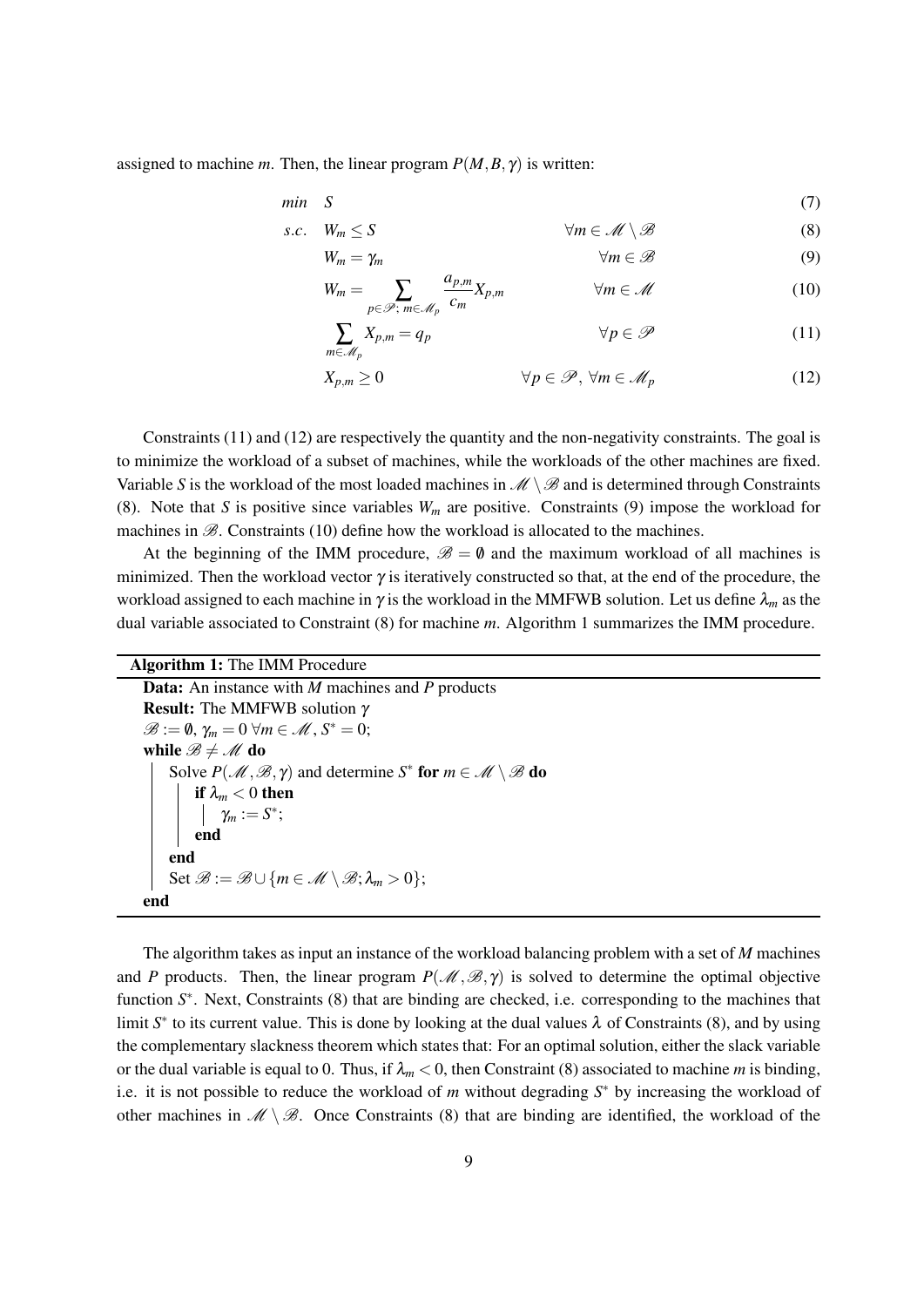corresponding machines is set to the current optimal objective function  $S^*$  (moving from Constraints (8) to Constraints (9)), and the workload vector  $\gamma$  is updated. Hence, the linear program at the next iteration minimizes the maximum workload on the remaining machines while preventing the increase of the fixed workloads of machines in  $\mathscr{B}$ . The procedure is repeated until the workloads of all machines have been fixed. Note that, when solving  $P(\mathcal{M}, \mathcal{B}, \gamma)$ , *S*<sup>\*</sup> is such that  $S^* < \gamma_m$ ,  $\forall m \in \mathcal{B}$ .

Note that the Max-Min Fairness Workload Balancing problem, which can be seen as a dual version of the MMFWB, can be solved by adapting the IMM procedure, which then becomes the Iterated Max-Min procedure. More precisely, in Algorithm 1, the linear program *P*(*M*,*B*, γ) is modified by maximizing *S* in (7) and replacing (8) by  $W_m \geq S$ .

### *5.2. Proof of correctness*

Various papers in the literature on MMF problems (or their lexicographic equivalent) have proposed solution methods. Luss and Smith (1986) and Tang (1988) propose polynomial time algorithms to solve special production planning problems. Other authors use the resolution of linear programs iteratively. Bertsekas et al. (1987) also propose an algorithm to solve the max-min fair problem. Radunovic and Le Boudec (2007) show that a special case of the max-min fairness problem can be solved very fast by a Water Filling algorithm, and propose a procedure using linear programs iteratively to solve the general problem. Moreover, Behringer (1981) details the use of a simplex based method to solve the lexicographically extended maximin problem. In these two last papers, there is no mention of the use of dual variables. However, some other research works explicitly consider duality. In his book, Luss (2012) considers dual variables to detect saturated constraints, notably in the case of non separable objective functions. Nace and Pióro (2008) develop a linear programming procedure to solve maxmin fair routing in communication networks and also mention the use of the min-max fair concept to lexicographically balance the load in a given network. Finally, Nace and Orlin (2007) introduce what they call lexicographically minimum load linear programming problems for applications in capacitated multicommodity networks. They present a linear programming based procedure and give a proof of its correctness. Thus, although we could not find an algorithm to solve our MMFWB problem, the analogy between lexicographic minimization and min-max fair problems is strong. This is why we rely on Nace and Orlin (2007) to state the proposition below.

# Proposition 4. *The solution provided by the IMM procedure for the MMFWB problem is optimal and is obtained in polynomial time by solving at most*  $|\mathcal{M}|$  *linear programs, where*  $\mathcal{M}$  *is the set of machines.*

The proof of Proposition 4 follows the proof of correctness in Nace and Orlin (2007), with nevertheless a difference for the polynomial time analysis. First, let us underline the analogy between the approach in Nace and Orlin (2007) and the IMM procedure. First, the linear program (*P*1) in Nace and Orlin (2007) can be transformed into problem  $P(\mathcal{M}, \mathcal{B}, \gamma)$ , by considering that Constraints (1) in  $(P_1)$ are Constraints (8) in  $P(\mathcal{M}, \mathcal{B}, \gamma)$  and Constraints (2) in  $(P_1)$  are Constraints (9) and (11) in  $P(\mathcal{M}, \mathcal{B}, \gamma)$ . Besides, Step 1 in the algorithm of Nace and Orlin (2007), in which a linear program is solved, corresponds to solving  $P(\mathcal{M}, \mathcal{B}, \gamma)$  in Algorithm 1. Then Step 2 in the algorithm of Nace and Orlin (2007), which aims at finding binding constraints and updating the new linear program, corresponds to the remaining steps in Algorithm 1. Finally, the two algorithms end when no inequality constraint remains, and the resulting load vector  $\gamma$  is min-max fair (leximax minimal in Nace and Orlin (2007)).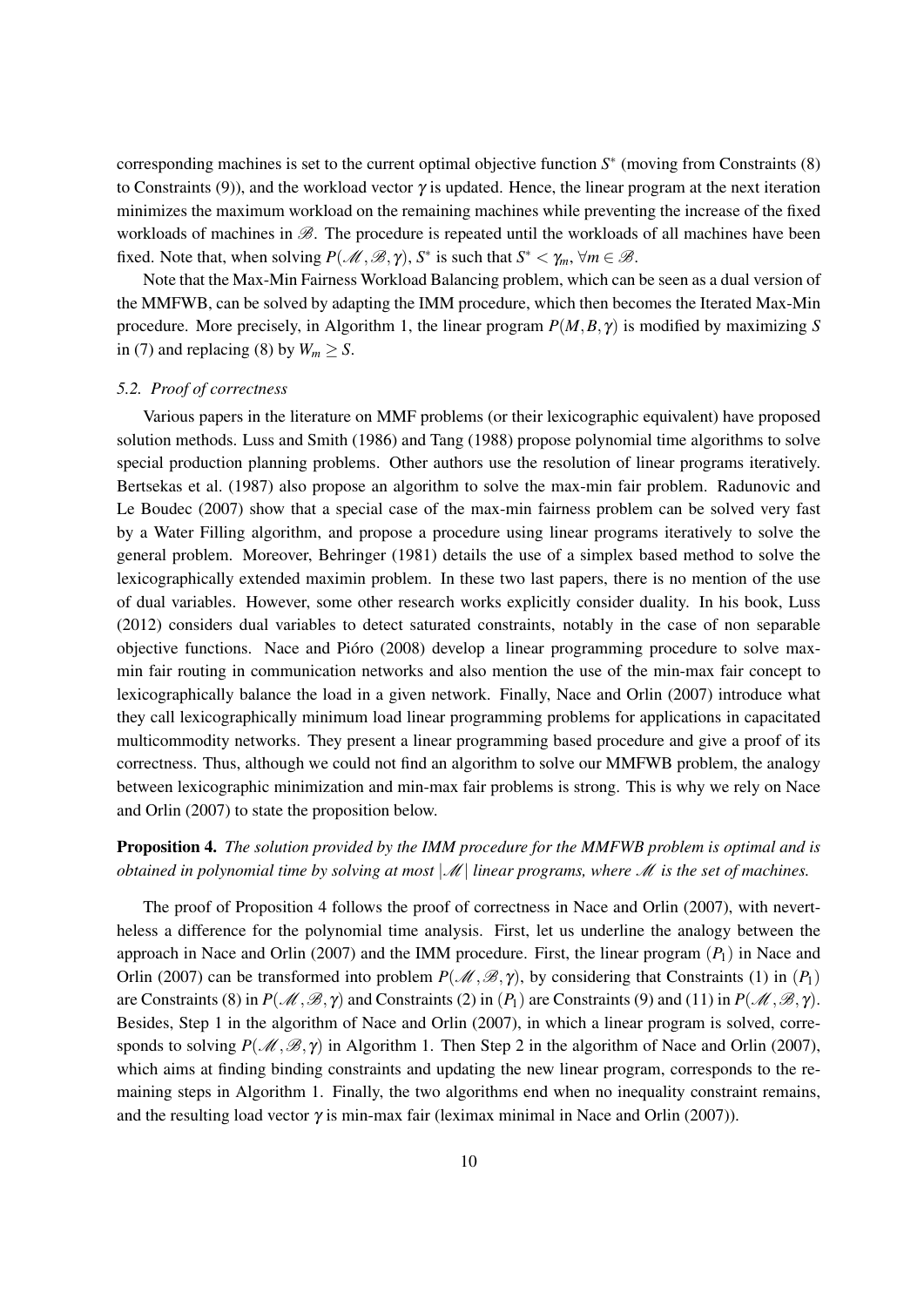Nace and Orlin (2007) also show that their algorithm is polynomial by relying on two main points: (1) The linear problem can be solved in polynomial time and (2) At most  $2|\mathcal{M}|-1$  linear problems must be solved. The first point brings no difficulty as there are numerous methods to solve linear programs in polynomial time (Cook et al. (1995)).

For the second point, let us go a little further than Nace and Orlin (2007), who guarantee that the linear program is solved at most  $\mathcal{M}$  times when using a solution method that provides a strictly complementary solution. They cite for example the central trajectory based interior point method of Freund and Mizuno (2000). To overcome the use of a method that does not guarantee to provide strictly complementary solutions, Nace and Orlin (2007) propose an additional step, leading to the resolution of at most  $2|\mathcal{M}| - 1$  linear programs. However, we claim that, using the IMM, at most  $|\mathcal{M}|$  linear programs are solved, regardless of the solution method. To prove it, it is necessary to show that, at each iteration, at least one dual value is strictly negative. This hypothesis is not obvious with a complementary optimal solution. as the complementary slackness states that, for a given constraint, "at least" the slack variable or the dual variable associated is equal to 0. Thus, although a given constraint is binding, the associated dual variable may be equal to 0, and if all dual variables are equal to zero, then the algorithm may cycle without changing  $\mathscr{B}$ . However, the unrestricted primal variable *S* in Constraints (8) leads to the associated constraint in the dual problem  $\sum_{m \in \mathcal{M}\setminus\mathcal{B}} \lambda_m = -1$ . For more detail, a similar reasoning can be found in Luss (2012) (Chapter 3, Page 115). Therefore, since  $\lambda_m \leq 0$ ,  $\forall m \in \mathcal{M} \setminus \mathcal{B}$ , the dual constraint implies that  $\lambda_m < 0$  for at least one machine *m* at each iteration. Consequently, there are at most *M* linear programs to solve.

#### *5.3. An illustrative example*

To conclude this section, let us illustrate the IMM procedure using the example in Section 3.2. Let us recall that the instance includes 5 machines, each with a capacity  $c_m = 8$ , and 4 products A, B, C and D. Moreover, to simplify, all process times are assumed to be identical. Quantities to process for each product are  $\{q_A, q_B, q_C, q_D\} = \{10, 12, 4, 4\}$ , and all machines cannot process all products. Machines 4 and 5 can only process product D, machines 2 and 3 can only process products B, C and D, while all products can be processed by machine 1.

- Initialization:  $\mathscr{B} := \emptyset$  and  $\gamma = \{0, \ldots, 0\}$ . Thus, let us minimize the maximum workload of all machines.
- Step 1.1 Solve the linear program  $P(M, \emptyset, \{0, \ldots, 0\})$ . The optimal objective function value  $S^*$  $10/8 = 1.25$  with solution  $[q_{A,1}, q_{B,2}, q_{B,3}, q_{C,3}, q_{D,4}, q_{D,5}] = [10, 10, 2, 4, 4, 0]$ . Therefore, machines 1 and/or 2 seem to be critical.
- Step 1.2 Analyze the dual values associated to Constraints (8).  $[\lambda_1, \ldots, \lambda_5] = [-12.5, 0, 0, 0, 0]$ . Therefore, although workload constraints associated to machines 1 and 2 seem to be blocking, the analysis of the associated dual values shows that only machine 1 is actually critical.
- Step 1.3 Set  $\gamma_1 = S^* = 1.25$  and  $\mathcal{B} := \{1\}$ . The workload of machine 1 is set to 1.25, and machine 1 is no longer considered in the maximum workload minimization.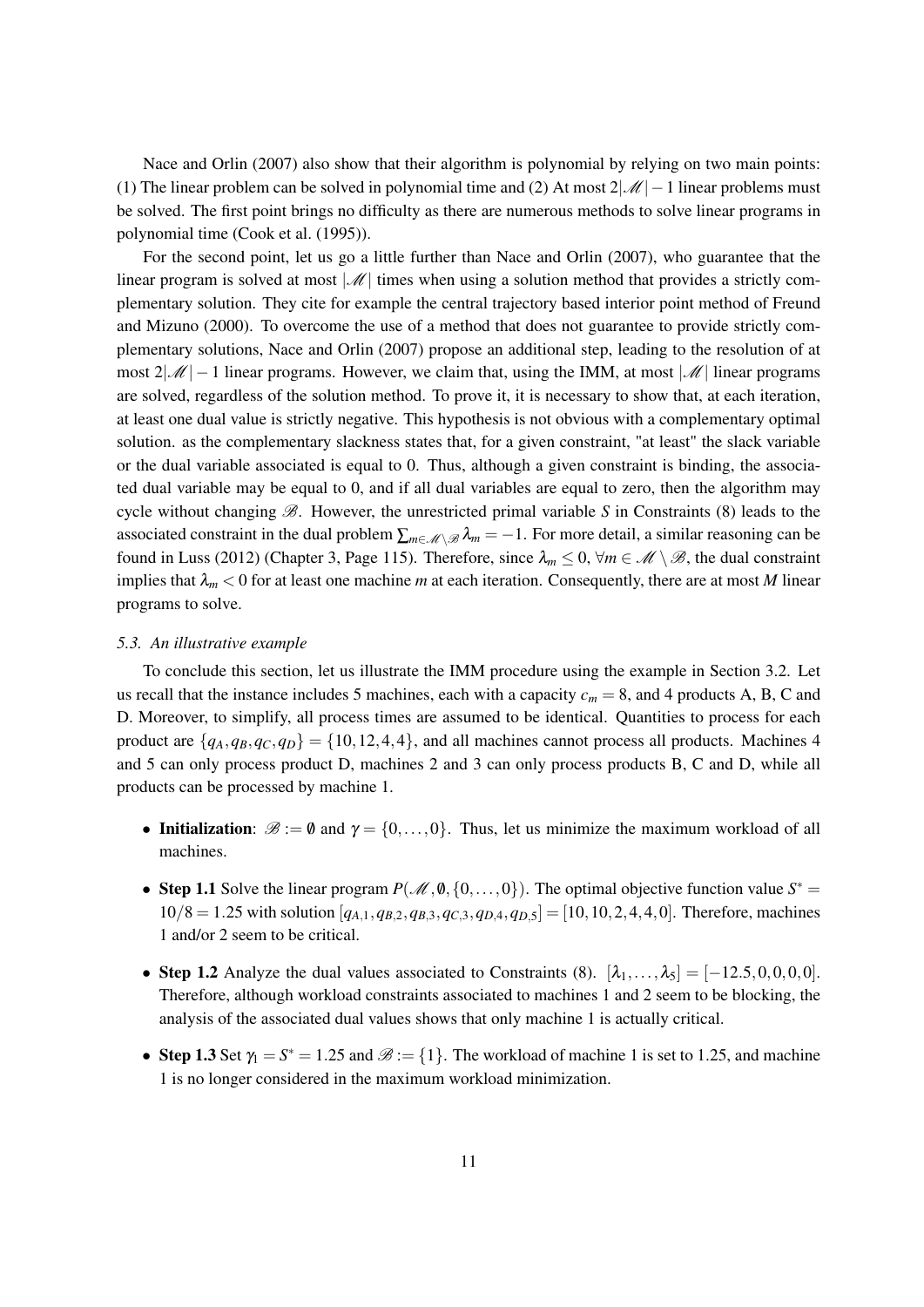- Step 2.1 Solve the new linear program  $P(M, \{1\}, \{1.25, 0, 0, 0, 0\})$ . The optimal objective function is  $S^* = 8/8 = 1$  with solution  $[q_{A,1}, q_{B,2}, q_{B,3}, q_{C,3}, q_{D,4}, q_{D,5}] = [10, 8, 4, 4, 4, 0]$ . Compared to the previous solution, some quantity of product B was transferred from machine 2 to machine 3, allowing these two machines to balance each other with a common workload of 8/8=1.
- Step 2.2 Analyze the dual values associated to Constraints (8).  $[\lambda_2, ..., \lambda_5] = [-6.25, -6.25, 0, 0].$ Machines 2 and 3 have a strictly negative dual value associated to their workload constraint, which means that they both are blocking.
- Step 2.3 Set  $\gamma_1 = \gamma_2 = S^* = 1$  and  $\mathcal{B} := \{1,2,3\}$ . The workload of machines 2 and 3 is set to 1, and machines 2 and 3 are no longer considered in the maximum workload minimization.
- Step 3.1 Solve  $P(M, \{1,2,3\}, \{1.25,1,1,0,0\})$ . The optimal objective function is  $S^* = 2/8$ 0.25 with solution  $[q_{A,1}, q_{B,2}, q_{B,3}, q_{C,3}, q_{D,4}, q_{D,5}] = [10, 8, 4, 4, 2, 2]$ . Machines 4 and 5 can only process product D, and thus share  $q<sub>D</sub>$  to balance each other, leading to a small workload of 0.25.
- Step 2.2 Analyze the dual values associated to Constraints (8).  $[\lambda_4, \lambda_5] = [-6.25, -6.25]$ . Machines 4 and 5 have a strictly negative dual value associated to their workload constraint, which means that both machines are blocking.
- Step 2.3 Set  $\gamma_4 = \gamma_5 = S^* = 0.25$  and  $\mathcal{B} := \{1,2,3,4,5\}$  The workload of machines 4 and 5 is set to 0.25, and machines 4 and 5 are no longer considered in the maximum workload minimization.
- End, as  $\mathscr{B} = \mathscr{M}$ . Return  $\gamma = [1.25, 1, 1, 0.25, 0.25]$  with the corresponding quantity allocation  $[q_{A,1}, q_{B,2}, q_{B,3}, q_{C,3}, q_{D,4}, q_{D,5}] = [10, 8, 4, 4, 2, 2]$ . All machines have a fixed workload.

### 6. Computational Experiments

The previous sections showed that the characteristics of the min-max fair solutions lead to useful properties for our problem, and that the IMM procedure provides min-max fair solutions, and thus workload balancing solutions with the desired properties. In this section, our goal is to experimentally evaluate the performance of the IMM procedure compared to the initial balancing model using (i) Equation (5) with  $\alpha >> \gamma >> \beta$  in  $f_c(.)$  and (ii) Equation (5) with  $\alpha >> \beta >> \gamma$  in  $f_c(.)$ . The three approaches are, respectively, referred as *AvgFirst* (minimizing total process time prioritized over maximizing minimum workload), *MinFirst* (maximizing minimum machine workload prioritized over minimizing total process time) and IMM. We use a set of 30 real industrial instances taken from the most advanced manufacturing facility of STMicrolectronics, where the number of machines is about 350 and the number of products ranges from 4,000 to 8,000.

The performance indicators to compare the initial balancing model and the IMM procedure are discussed in Section 6.1. The actual comparison is conducted in Section 6.2.

# *6.1. Performance Indicators*

The indicator *Nb of Unnecessary Loaded Machines* aims at quantifying the ratio of machines for which the initial model gives a larger workload than the one determined by the IMM procedure. Given the properties of min-max fair solutions, we know that, if a machine has a larger workload than that of the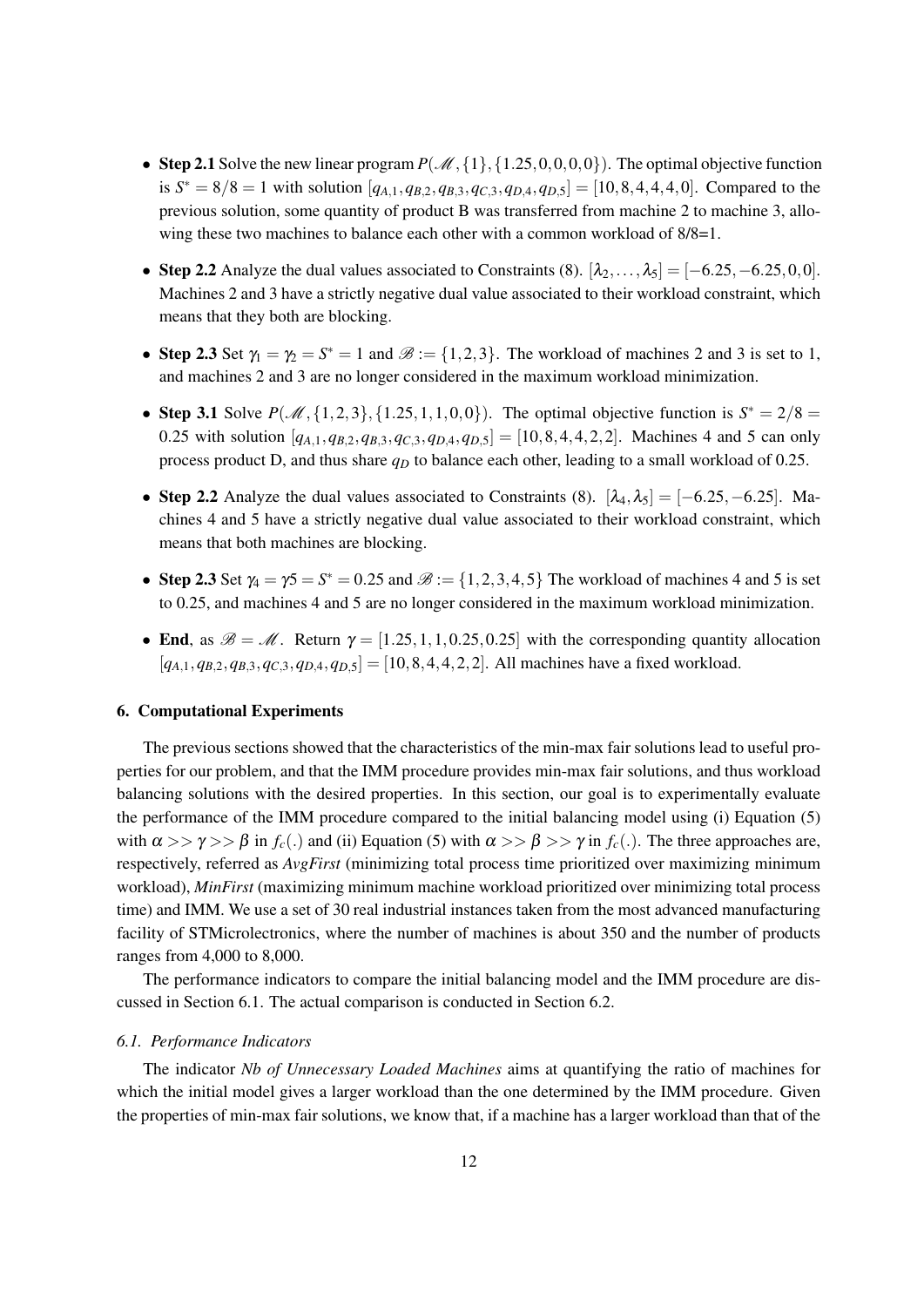MMF solution, then it should be possible to decrease this workload by only increasing the workload of the less loaded machines, which is preferable. This indicator helps to evaluate the ratio of unnecessarily loaded machines prevented by the IMM procedure. Using the example in Figure 1, the solution provided by the initial model and presented in (a) shows machine 2 as being unnecessarily overloaded. Indeed, machine 2 has a larger workload than in (b). However, according to the properties of the IMM procedure, we know that it is possible to reduce the workload of machine 2 (from solution (a) to solution (b)), by only increasing the workload of less loaded machines, i.e. machine 3 in our case. In this example, we have one machine out of five that are unnecessarily overloaded, which leads to a ratio of 20%. Note that machine 3 has a lower workload when using the initial method (solution (a)) than when using the IMM procedure (solution (b)). However, this does not mean that solution (a) is better, because we know that, by property of MMFWB solutions (provided by the IMM procedure), it would be possible to increase the workload of machine 3 to reduce the workload of an already more loaded machine (here machine 2), which is always preferable.

Then, as shown in previous sections, the IMM procedure determines independent sets of machines and products. The indicator *Nb of Unbalanced Machines* aims at analyzing balanced machines in the IMM solution, and then evaluates the ratio of these machines whose balance was broken. These cases of broken balance are non desired as they do not provide information on the possible "mutual supply" relationship between machines. Again, by illustrating with the example in Figure 1, note that the workloads of machines 2 and 3 are not the same in solution (a) and in solution (b). But we do know, by property of MMFWB solutions, that if a method provides a solution with a different workload for a machine, then there are two possible cases: (1) The machine has a larger workload than in the MMFWB solution, i.e it is possible to transfer some of its workload to a less loaded machine (machine 2 in the example), or (2) The machine has a lower workload than in the MMFWB solution, i.e. it is possible to add some of the workload of a more loaded machine (machine 3 in the example). In both cases, these machines are not well balanced. In the example, there are two unbalanced machines, i.e. a ratio of 40%.

The indicator *Average Machine Workload* is used to evaluate the impact of the IMM procedure on the total process time on the machines. Indeed, we observed that, in the initial balancing model, the second term in the objective function (5) aims at minimizing the total process time. The goal is to avoid that smoothing the workload between machines (minimizing the maximum workload and maximizing the minimum workload) impacts too negatively the total process time. Because it does not explicitly consider the total process time, it is interesting to analyze the impact of the IMM procedure on this indicator, expressed as the average machine workload.

Finally, since the IMM procedure generally solves several linear programs against only one with the initial balancing model, it it also interesting to evaluate the impact on computational times. The column *Diff.* shows the difference in percentage between the time required using the IMM procedure and the  $\text{fastest method between } AvgFirst \text{ and } MinFirst, \text{ i.e } Diff. = \frac{CPU_{IMM} - Min(CPU_{AvgFirst}, CPU_{MinFirst})}{Min(CPUL_{KL} - CPL_{MRT})}$  $\frac{M M - M I n (C F U_{AvgFirst}, C P U_{MinFirst})}{M in (CPU_{AvgFirst}, CPU_{MinFirst})}$ .

# *6.2. Comparison with Initial Balancing Models*

Each instance was run with our planning tool, and the results are summarized in Tables 1 and 2. The number of MMFWB problems solved for each instance can be found in the second column of Table 2. Note that 365 MMFWB problems were solved on average for the 30 instances. For each MMFWB problem, *AvgFirst*, *MinFirst* and the IMM procedure are run and compared using the indicators introduced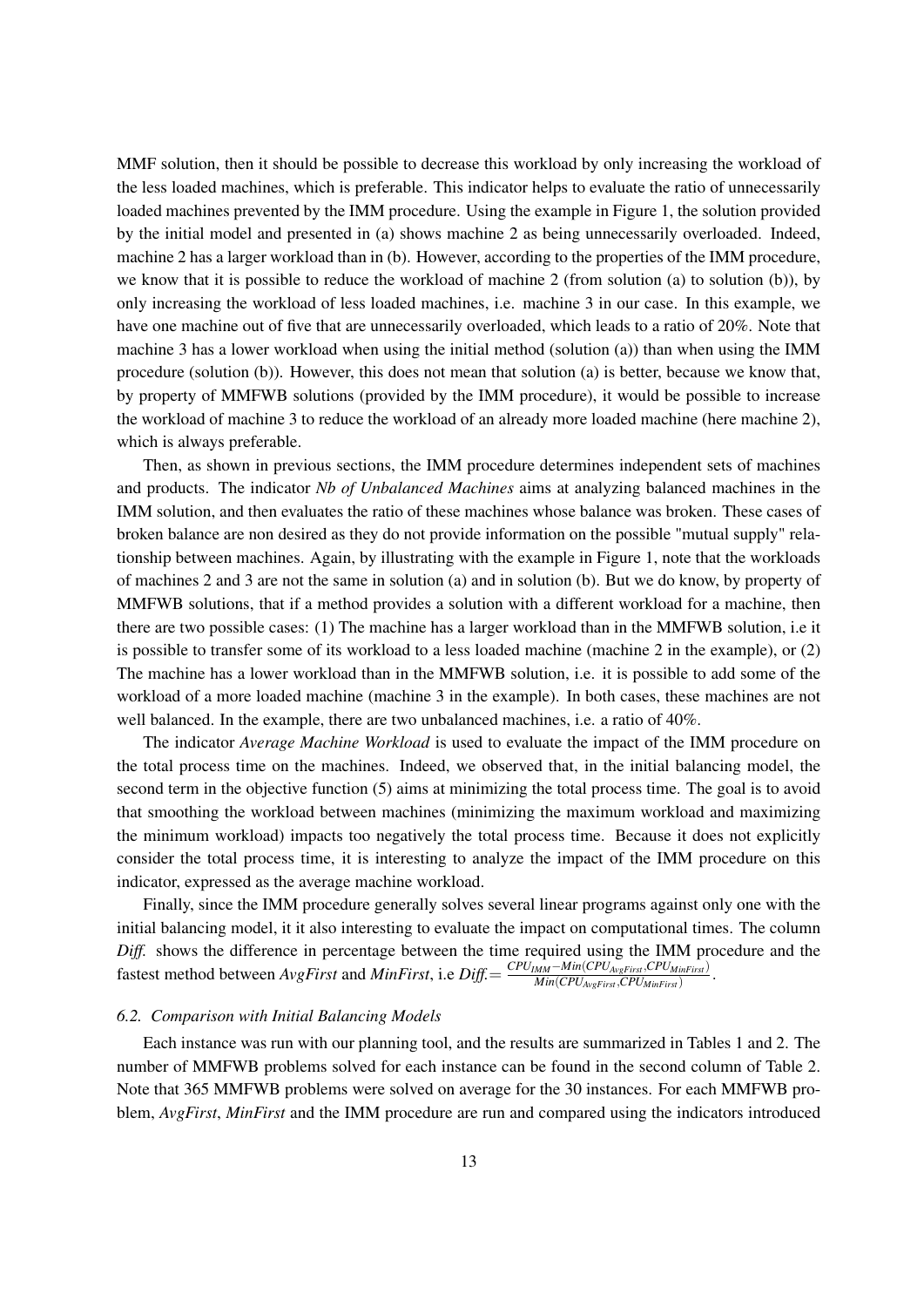in the previous section. Each balancing problem includes several non-identical parallel machines (8 on average but varying between 1 and 20 machines depending on the problem) and several dozen different products.

|                         |                       | Nb of Unnecessary      |            | Nb of Unbalanced      |          |            |  |
|-------------------------|-----------------------|------------------------|------------|-----------------------|----------|------------|--|
| <b>Instance</b>         |                       | <b>Loaded Machines</b> |            | Machines              |          |            |  |
|                         | $\overline{AvgFirst}$ | <b>MinFirst</b>        | <b>IMM</b> | $\overline{AvgFirst}$ | MinFirst | <b>IMM</b> |  |
| $\mathbf{1}$            | 12.1%                 | 14.9%                  | $0.0\%$    | 16.7%                 | $8.8\%$  | $0.0\%$    |  |
| $\overline{2}$          | 12.5%                 | 17.3%                  | $0.0\%$    | 16.8%                 | 8.6%     | $0.0\%$    |  |
| $\overline{\mathbf{3}}$ | 12.8%                 | 15.6%                  | $0.0\%$    | 17.5%                 | 7.8%     | $0.0\%$    |  |
| $\overline{\mathbf{4}}$ | 11.3%                 | 14.6%                  | $0.0\%$    | 15.1%                 | 7.4%     | $0.0\%$    |  |
| 5                       | 9.9%                  | 13.1%                  | $0.0\%$    | 12.1%                 | 6.2%     | $0.0\%$    |  |
| 6                       | 11.2%                 | 13.3%                  | $0.0\%$    | 10.8%                 | 5.0%     | 0.0%       |  |
| 7                       | 10.5%                 | 13.4%                  | $0.0\%$    | 14.6%                 | 7.1%     | $0.0\%$    |  |
| 8                       | 13.4%                 | 16.1%                  | $0.0\%$    | 18.1%                 | 10.6%    | 0.0%       |  |
| 9                       | 12.5%                 | 16.0%                  | $0.0\%$    | 18.0%                 | 8.4%     | 0.0%       |  |
| 10                      | 13.9%                 | 17.2%                  | $0.0\%$    | 14.9%                 | 9.7%     | 0.0%       |  |
| 11                      | 13.9%                 | 19.6%                  | $0.0\%$    | 16.0%                 | 11.5%    | $0.0\%$    |  |
| 12                      | 13.2%                 | 19.5%                  | $0.0\%$    | 16.4%                 | 11.6%    | $0.0\%$    |  |
| 13                      | 12.8%                 | 14.8%                  | $0.0\%$    | 14.1%                 | 8.9%     | $0.0\%$    |  |
| 14                      | 16.0%                 | 17.9%                  | $0.0\%$    | 16.4%                 | 12.1%    | $0.0\%$    |  |
| 15                      | 17.5%                 | 18.7%                  | $0.0\%$    | 16.5%                 | 12.7%    | $0.0\%$    |  |
| 16                      | 16.4%                 | 18.1%                  | $0.0\%$    | 15.1%                 | 11.6%    | $0.0\%$    |  |
| 17                      | 16.7%                 | 18.5%                  | $0.0\%$    | 16.0%                 | 12.0%    | $0.0\%$    |  |
| 18                      | 17.2%                 | 19.8%                  | $0.0\%$    | 16.8%                 | 11.1%    | $0.0\%$    |  |
| 19                      | 17.0%                 | 18.0%                  | $0.0\%$    | 14.2%                 | 9.2%     | $0.0\%$    |  |
| 20                      | 17.4%                 | 18.1%                  | $0.0\%$    | 16.4%                 | 11.3%    | $0.0\%$    |  |
| 21                      | 16.8%                 | 19.6%                  | $0.0\%$    | 15.3%                 | 8.6%     | $0.0\%$    |  |
| 22                      | 17.6%                 | 18.7%                  | $0.0\%$    | 14.6%                 | 10.2%    | $0.0\%$    |  |
| 23                      | 17.2%                 | 18.1%                  | $0.0\%$    | 16.4%                 | 11.5%    | $0.0\%$    |  |
| 24                      | 17.9%                 | 19.6%                  | $0.0\%$    | 18.1%                 | 12.8%    | 0.0%       |  |
| 25                      | 17.6%                 | 21.3%                  | $0.0\%$    | 17.0%                 | 10.5%    | $0.0\%$    |  |
| 26                      | 17.5%                 | 20.0%                  | $0.0\%$    | 17.0%                 | 11.0%    | $0.0\%$    |  |
| 27                      | 19.5%                 | 21.1%                  | $0.0\%$    | 17.4%                 | 11.3%    | $0.0\%$    |  |
| 28                      | 17.5%                 | 18.2%                  | $0.0\%$    | 17.6%                 | 11.7%    | $0.0\%$    |  |
| 29                      | 18.1%                 | 21.4%                  | $0.0\%$    | 17.8%                 | 11.4%    | $0.0\%$    |  |
| 30                      | 18.7%                 | 20.3%                  | $0.0\%$    | 16.8%                 | 9.8%     | $0.0\%$    |  |
| Avg                     | 15.2%                 | 17.8%                  | $0.0\%$    | 16.0%                 | $10.0\%$ | $0.0\%$    |  |
| Max                     | 19.5%                 | 21.4%                  | $0.0\%$    | 18.1%                 | 12.8%    | $0.0\%$    |  |
| Min                     | 9.9%                  | 13.1%                  | $0.0\%$    | 10.8%                 | 5.0%     | $0.0\%$    |  |

Table 1: Proportion of non desirable balancing cases with initial model and IMM procedure

Several remarks can be made when analyzing Table 1. First, as expected, the columns corresponding to the IMM procedure only have zeroes. Then, note that there are differences between the solutions provided with the initial model depending on the criterion that is prioritized. The *Nb of Unnecessary*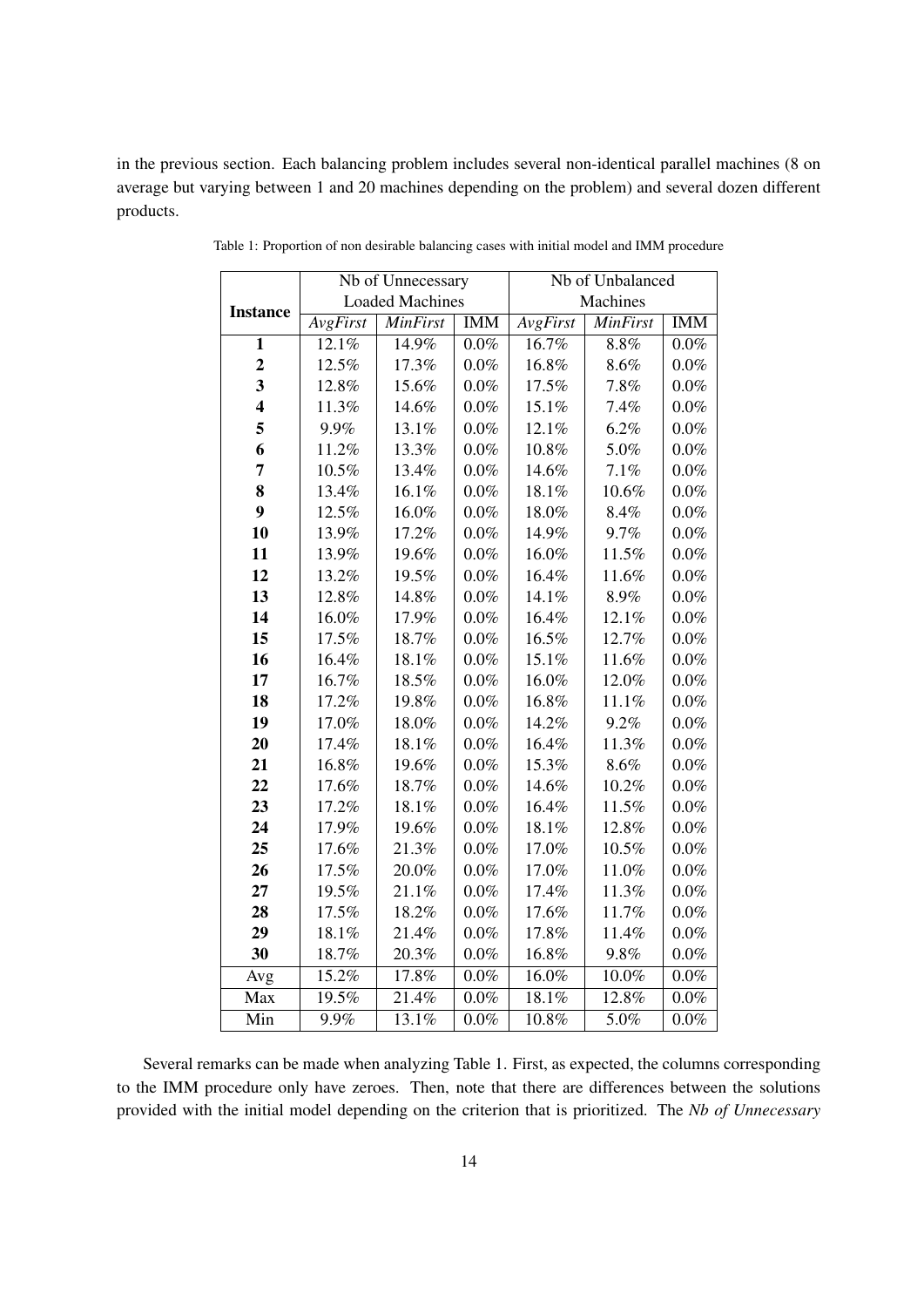*Loaded Machines* is equal to 15.2% on average with *AvgFirst* while it increases to 17.8% with *MinFirst*. This shows that a significant number of machines (55 on average, at least 36 in each instance) has a workload that could be reduced without impacting the workload of more loaded machines.

Again, an important remark must be made on machines for which the IMM procedure appears to increase the workload compared to the initial balancing model. Indeed, there are some machines for which the average machine workload determined by the IMM procedure is larger than the average machine workload determined by the initial model. This type of situations is possible but in theory implies that in return the IMM procedure is able to reduce the workload of other machines that are already more loaded. Our industrial computational experiments show that, every time a machine is more loaded in the IMM solution than in the initial model, then the opposite phenomenon is observed for an already more loaded machine.

The IMM procedure can thus significantly impact the analysis of the plant capacity, because planners may have an incorrect view of the workload of dozens of machines. This may lead to inappropriate decisions.

Let us now consider the second indicator, the *Nb of Unbalanced Machines*, which corresponds to the ratio of machines that are balanced with each other in a Min-Max Fair solution but are not in the solutions provided by the initial model. The results show that on average 16% of machines with *AvgFirst* and 10% of machines with *MinFirst* are not balanced as they should. This type of unbalance is similar to the one presented in our illustrative example, where machines 2 and 3 are not balanced in solution (a) of Figure 1 although they could be. These results show that the use of the IMM procedure to replace the initial balancing model allows the interdependence relationships to be highlighted for a significant number of machines.

The results on the average machine workload summarized in Table 2 show that *AvgFirst*, as expected and because it prioritizes the total process time over the minimum workload, provides solutions with a lower average machine workload. However, note that the difference remains relatively small with *MinFirst* and the IMM procedure. In addition, note that some of the solutions determined by the IMM procedure are better than the ones of the initial model. Hence, the benefits of the IMM procedure do not come at the expense of the average machine workload.

Furthermore, despite the large size of the instances and because only continuous variables are used, the three approaches are running very quickly, with CPU times generally of the order of a few seconds to solve hundreds of workload balancing problems. A slight increase of the computational time of 3.9% on average is observed with the IMM procedure. Hence, because it is viable and efficient, the IMM procedure is used to solve industrial problems of very large sizes.

### 7. Conclusions and Perspectives

We addressed the problem of optimally balancing the workload of different products on non-identical parallel machines in manufacturing systems, which occurs in semiconductor manufacturing in particular. We then recalled the notion of Min-Max Fair solution and showed that, applied to our problem, it can provide comprehensible and meaningful solutions for planners, especially for machine capacity management. The Iterated Min-Max (IMM) procedure is proposed and, based on the work of Nace and Orlin (2007), is proved to determine optimal solutions for our Min-Max Fair Workload Balancing Problem.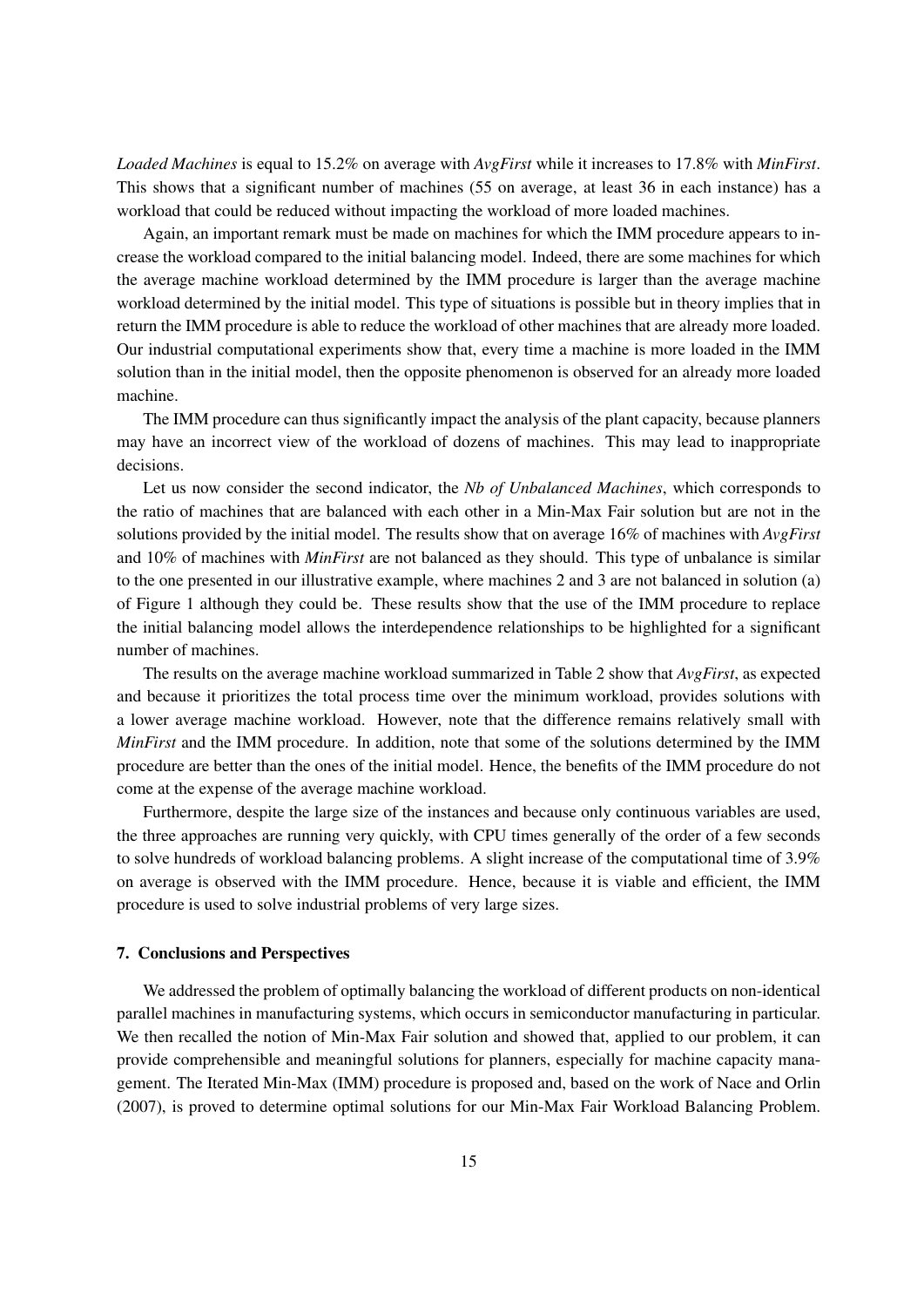|                         | N <sub>b</sub> of |                          |                 |            |                     |                  |            |          |
|-------------------------|-------------------|--------------------------|-----------------|------------|---------------------|------------------|------------|----------|
| <b>Instance</b>         | <b>MMFWB</b>      | Average Machine Workload |                 |            | Total CPU Time (ms) |                  |            |          |
|                         | Problems          | AvgFirst                 | <b>MinFirst</b> | <b>IMM</b> | AvgFirst            | <b>MinFirst</b>  | <b>IMM</b> | Diff.    |
| $\mathbf{1}$            | 386               | 0.391                    | 0.398           | 0.397      | 130                 | 120              | 130        | $8\%$    |
| $\boldsymbol{2}$        | 384               | 0.418                    | 0.419           | 0.418      | 130                 | 130              | 130        | $0\%$    |
| $\overline{\mathbf{3}}$ | 384               | 0.318                    | 0.320           | 0.320      | 120                 | 130              | 120        | $0\%$    |
| $\overline{\mathbf{4}}$ | 380               | 0.302                    | 0.303           | 0.303      | 130                 | 120              | 130        | $8\%$    |
| 5                       | 379               | 0.346                    | 0.344           | 0.344      | 130                 | 130              | 120        | $-8\%$   |
| 6                       | 379               | 0.207                    | 0.206           | 0.206      | 150                 | 110              | 120        | $9\%$    |
| $\overline{7}$          | 380               | 0.306                    | 0.310           | 0.309      | 120                 | 120              | 140        | 17%      |
| 8                       | 378               | 0.314                    | 0.321           | 0.321      | 120                 | 110              | 110        | $0\%$    |
| 9                       | 376               | 0.332                    | 0.340           | 0.339      | 120                 | 120              | 110        | $-8\%$   |
| 10                      | 375               | 0.329                    | 0.333           | 0.330      | 120                 | 120              | 120        | $0\%$    |
| 11                      | 372               | 0.262                    | 0.267           | 0.265      | 120                 | 110              | 110        | $0\%$    |
| 12                      | 375               | 0.263                    | 0.266           | 0.264      | 130                 | 110              | 120        | $9\%$    |
| 13                      | 376               | 0.300                    | 0.303           | 0.302      | 120                 | 120              | 120        | $0\%$    |
| 14                      | 368               | 0.231                    | 0.234           | 0.237      | 370                 | 370              | 380        | 3%       |
| 15                      | 335               | 0.251                    | 0.254           | 0.258      | 380                 | 390              | 390        | 3%       |
| 16                      | 349               | 0.239                    | 0.243           | 0.247      | 370                 | 370              | 380        | 3%       |
| 17                      | 369               | 0.308                    | 0.312           | 0.317      | 380                 | 380              | 420        | $11\%$   |
| 18                      | 365               | 0.246                    | 0.247           | 0.251      | 370                 | 370              | 380        | 3%       |
| 19                      | 382               | 0.250                    | 0.250           | 0.251      | 380                 | 400              | 450        | 18%      |
| 20                      | 368               | 0.278                    | 0.283           | 0.286      | 370                 | 370              | 370        | $0\%$    |
| 21                      | 339               | 0.215                    | 0.217           | 0.219      | 120                 | 110              | 120        | $9\%$    |
| 22                      | 345               | 0.252                    | 0.253           | 0.255      | 370                 | 400              | 390        | 5%       |
| 23                      | 365               | 0.264                    | 0.263           | 0.265      | 430                 | 450              | 420        | $-2%$    |
| 24                      | 378               | 0.298                    | 0.299           | 0.301      | 420                 | 510              | 430        | $2\%$    |
| 25                      | 344               | 0.249                    | 0.253           | 0.256      | 430                 | 410              | 430        | 5%       |
| 26                      | 345               | 0.278                    | 0.282           | 0.285      | 400                 | 450              | 430        | $8\%$    |
| 27                      | 348               | 0.296                    | 0.300           | 0.303      | 430                 | 470              | 450        | $5\%$    |
| 28                      | 345               | 0.329                    | 0.336           | 0.340      | 430                 | 460              | 440        | $2\%$    |
| 29                      | 354               | 0.324                    | 0.332           | 0.335      | 440                 | 440              | 450        | 2%       |
| 30                      | 339               | 0.246                    | 0.248           | 0.250      | 420                 | 430              | 440        | $5\%$    |
| Avg                     | 365               | 0.288                    | 0.291           | 0.293      | $\overline{271.6}$  | 277.6            | 278.3      | 3.9%     |
| Min                     | 335               | 0.207                    | 0.206           | 0.206      | 120                 | 110              | 110        | $-8.3\%$ |
| Max                     | 384               | 0.418                    | 0.419           | 0.418      | 440                 | $\overline{510}$ | 450        | 18.4%    |

Table 2: Average machine workload and total computational time with initial model and IMM procedure

 $\mathbf{I}$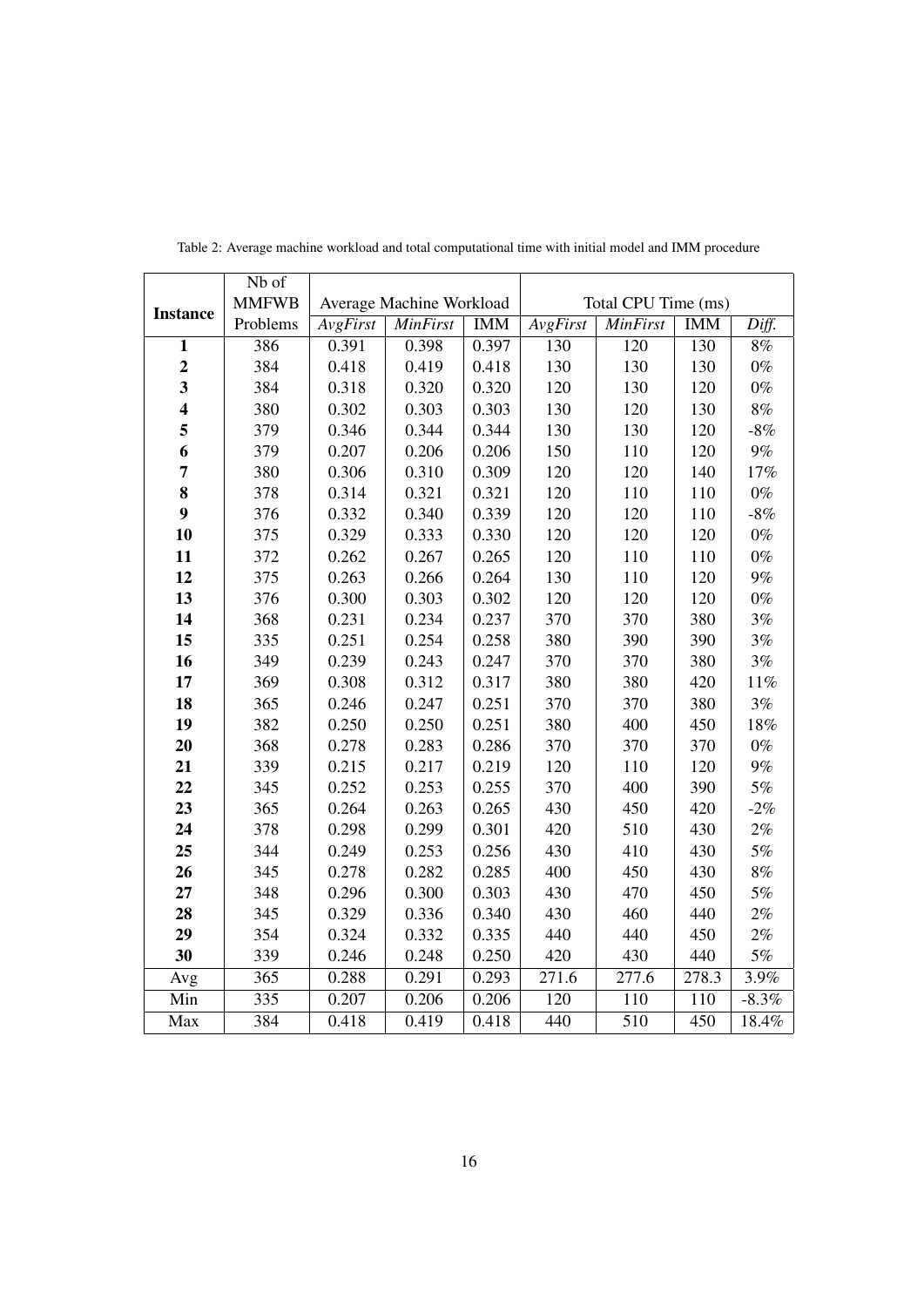The procedure has been implemented in a Decision Support System for operational production planning in an advanced wafer semiconductor manufacturing facility. The IMM procedure is ran hundreds of times for each calculation of the production plan. Relevant information on the planned workload of each machine is provided to the users. Moreover, the IMM procedure determines groups of "connected" machines and products that are used in other applications.

Our future research is focusing on solving the workload balancing problem on two periods, by allowing some product quantities to be assigned to either one of the two periods. Also, for some applications, although a unique solution is determined by the IMM procedure for the workload per machine, there are usually many ways to balance the quantity of a given product between machines. Hence, for operational decisions, we are working on algorithms to propose various product dispatching from a single workload balancing solution. This might require to study how to consider other criteria in the IMM procedure.

# Acknowledgements

This work has been partially financed by the ANRT (Association Nationale de la Recherche et de la Technologie) through the PhD number 2016/0421 with CIFRE funds and a cooperation contract between STMicroelectronics and Mines Saint-Etienne.

# **References**

- Behringer, F. A., 1981. A simplex based algorithm for the lexicographically extended linear maxmin problem. European Journal of Operational Research 7 (3), 274–283.
- Bertsekas, D. P., Gallager, R. G., Humblet, P., 1987. Data networks. Vol. 2. Prentice-hall Englewood Cliffs, NJ.
- Bredström, D., Rönnqvist, M., 2008. Combined vehicle routing and scheduling with temporal precedence and synchronization constraints. European journal of operational research 191 (1), 19–31.
- Cissé, M., Yalçındağ, S., Kergosien, Y., Sahin, E., Lenté, C., Matta, A., 2017. OR problems related to home health care: A review of relevant routing and scheduling problems. Operations Research for Health Care 13, 1–22.
- Cook, W., Lovász, L., Seymour, P. D., et al., 1995. Combinatorial optimization: papers from the DI-MACS Special Year. Vol. 20. American Mathematical Soc.
- Fikar, C., Hirsch, P., 2017. Home health care routing and scheduling: A review. Computers & Operations Research 77, 86–95.
- Freund, R. M., Mizuno, S., 2000. Interior point methods: current status and future directions. In: High performance optimization. Springer, pp. 441–466.
- Johnzén, C., Dauzère-Pérès, S., Vialletelle, P., 2011. Flexibility measures for qualification management in wafer fabs. Production Planning and Control 22 (1), 81–90.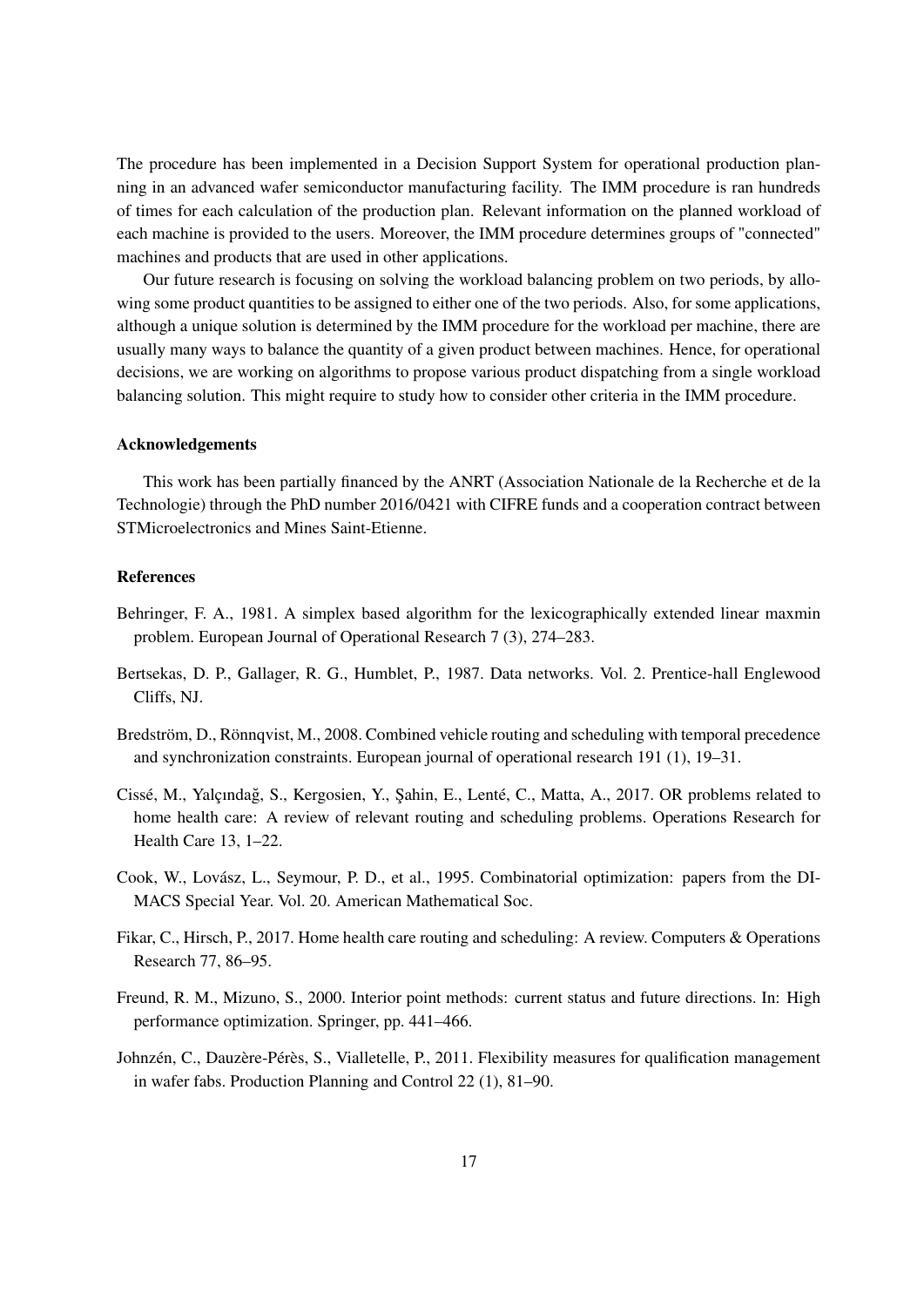- King, J. H., 1989. Allocation of scarce resources in manufacturing facilities. Bell Labs Technical Journal 68 (3), 103–113.
- Lanzarone, E., Matta, A., 2014. Robust nurse-to-patient assignment in home care services to minimize overtimes under continuity of care. Operations Research for Health Care 3 (2), 48–58.
- Liu, S., Papageorgiou, L. G., 2013. Multiobjective optimisation of production, distribution and capacity planning of global supply chains in the process industry. Omega 41 (2), 369–382.
- Liu, S., Papageorgiou, L. G., 2018. Fair profit distribution in multi-echelon supply chains via transfer prices. Omega 80, 77–94.
- Luss, H., 1999. On equitable resource allocation problems: A lexicographic minimax approach. Operations Research 47 (3), 361–378.
- Luss, H., 2012. Equitable Resource Allocation: Models, Algorithms and Applications. Vol. 101. John Wiley & Sons.
- Luss, H., Smith, D. R., 1986. Resource allocation among competing activities: A lexicographic minimax approach. Operations Research Letters 5 (5), 227–231.
- Mönch, L., Uzsoy, R., Fowler, J. W., 2018. A survey of semiconductor supply chain models part iii: master planning, production planning, and demand fulfilment. International Journal of Production Research 56 (13), 4565–4584.
- Murça, M. C. R., 2018. Collaborative air traffic flow management: Incorporating airline preferences in rerouting decisions. Journal of Air Transport Management 71, 97–107.
- Nace, D., Orlin, J. B., 2007. Lexicographically minimum and maximum load linear programming problems. Operations research 55 (1), 182–187.
- Nace, D., Pióro, M., 2008. Max-min fairness and its applications to routing and load-balancing in communication networks: a tutorial. IEEE Communications Surveys & Tutorials 10 (4).
- Ogryczak, W., Luss, H., Pióro, M., Nace, D., Tomaszewski, A., 2014. Fair optimization and networks: A survey. Journal of Applied Mathematics 2014.
- Qi, J., 2016. Mitigating delays and unfairness in appointment systems. Management Science 63 (2), 566–583.
- Radunovic, B., Le Boudec, J.-Y., 2007. A unified framework for max-min and min-max fairness with applications. IEEE/ACM Transactions on networking 15 (5), 1073–1083.
- Rowshannahad, M., Dauzere-Peres, S., Cassini, B., 2015. Capacitated qualification management in semiconductor manufacturing. Omega 54, 50–59.
- Sadeghi, M., Björnson, E., Larsson, E. G., Yuen, C., Marzetta, T. L., 2018. Max–min fair transmit precoding for multi-group multicasting in massive mimo. IEEE Transactions on Wireless Communications 17 (2), 1358–1373.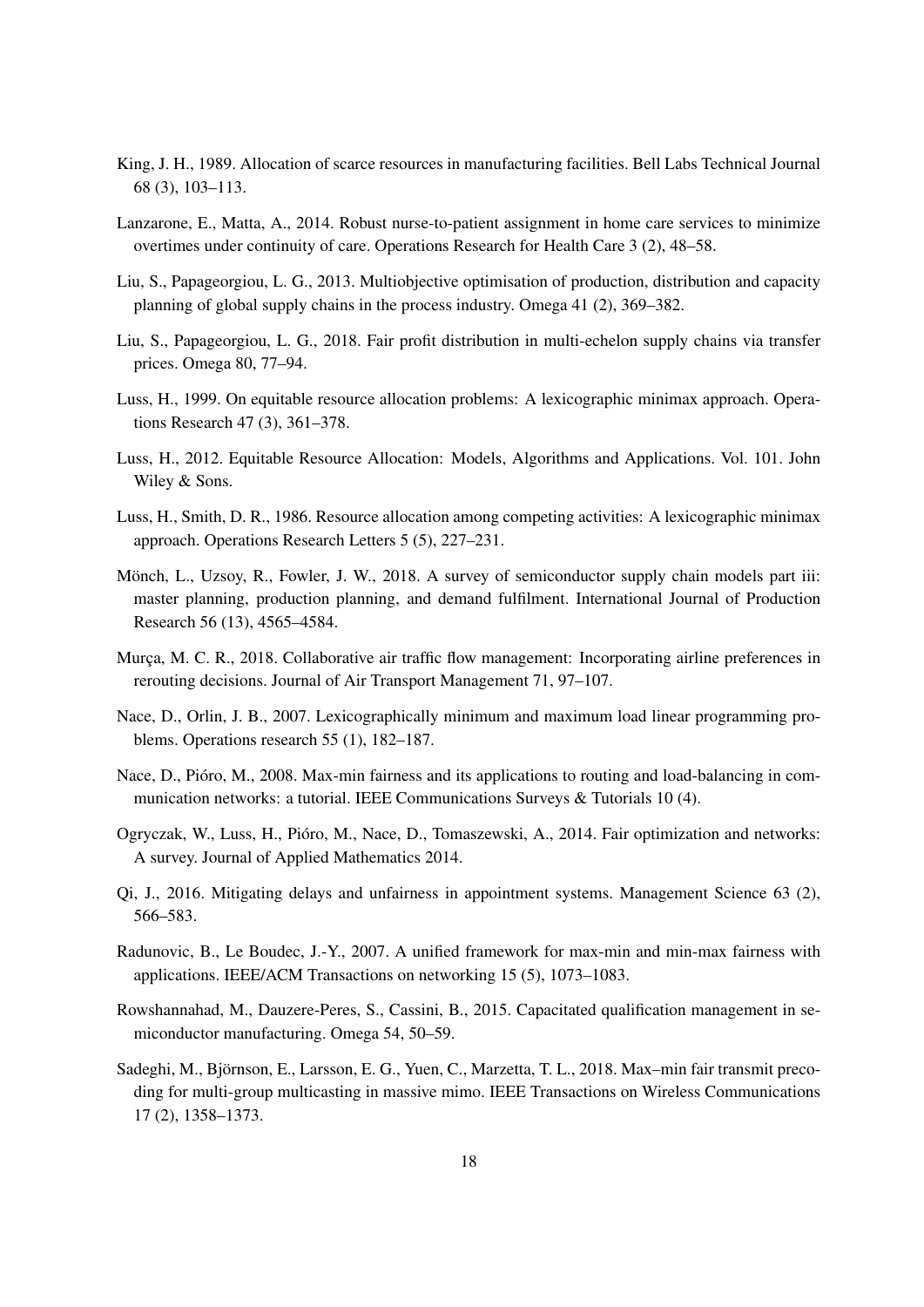- Tang, C. S., 1988. A max-min allocation problem: its solutions and applications. Operations Research 36 (2), 359–367.
- Wang, L., Fang, L., Hipel, K. W., 2008. Basin-wide cooperative water resources allocation. European Journal of Operational Research 190 (3), 798–817.
- Yaakob, N., Khalil, I., 2016. A novel congestion avoidance technique for simultaneous real-time medical data transmission. IEEE journal of biomedical and health informatics 20 (2), 669–681.
- Yalçındağ, S., Matta, A., Şahin, E., Shanthikumar, J. G., 2016. The patient assignment problem in home health care: using a data-driven method to estimate the travel times of care givers. Flexible Services and Manufacturing Journal 28 (1-2), 304–335.
- Zhu, X., Jiang, C., Yin, L., Kuang, L., Ge, N., Lu, J., 2018. Cooperative multigroup multicast transmission in integrated terrestrial-satellite networks. IEEE Journal on Selected Areas in Communications.

### AppendixA. Proof of the existence and uniqueness of min-max fair workload balancing solution

Let us recall the property based on Bertsekas et al. (1987) and Radunovic and Le Boudec (2007).

Proposition 5. *Since any subset of* R *<sup>N</sup> is convex and compact, then there exists a min-max fair vector and it is unique.*

The idea is to prove that, for any instance of the MMFWB problem, the set of possible allocations  $\chi \subset \mathbb{R}^M$ , for which the vector  $\gamma$  corresponds to the workloads of the machines for a given feasible workload balancing solution, is always compact and convex. However, this property is not obvious in our case, and we first have to define the set of feasible workload balancing solutions ψ of Problem (*P*).

A solution is defined by a vector:

$$
X \in \mathbb{R}^{+(P \times M)} = \{\ldots, X_{p,m}, \ldots\}
$$

which summarizes the product quantities assigned to the machines. Let us then define the set of feasible solutions  $\psi \subset R^{+(P \times M)}$ , i.e. the set of solutions that satisfy the product quantity balance and qualification constraints:

$$
\psi = \{ X \in \mathbb{R}^{+(P \times M)} \}\text{s.t. } \forall p \in \mathcal{P}, \sum_{m \in \mathcal{M}_p} X_{p,m} = q_p \quad \wedge \quad \forall p \in \mathcal{P}, \forall m \notin \mathcal{M}_p, X_{p,m} = 0 \}
$$
\n(A.1)

As it does not use strict inequality relations and because the intersection of closed sets is closed, it is possible to state that the set  $\psi$  is closed. Since  $\inf(\psi) = 0$  and  $\sup(\psi) = \max_{p \in \mathcal{P}} q_p$ , the set  $\psi$  is also bounded. Based on the Borel-Lebesgue theorem, in a  $\mathbb{R}^N$  topology, all closed and bounded sets are also compact. Therefore  $\psi$  is compact. Besides,  $\psi$  is convex. Indeed, if  $(x, y) \in \psi^2$  then, for any vector  $z = \lambda x + (1 - \lambda)y$  with  $\lambda \in [0, 1]$ , is also in  $\psi$ .